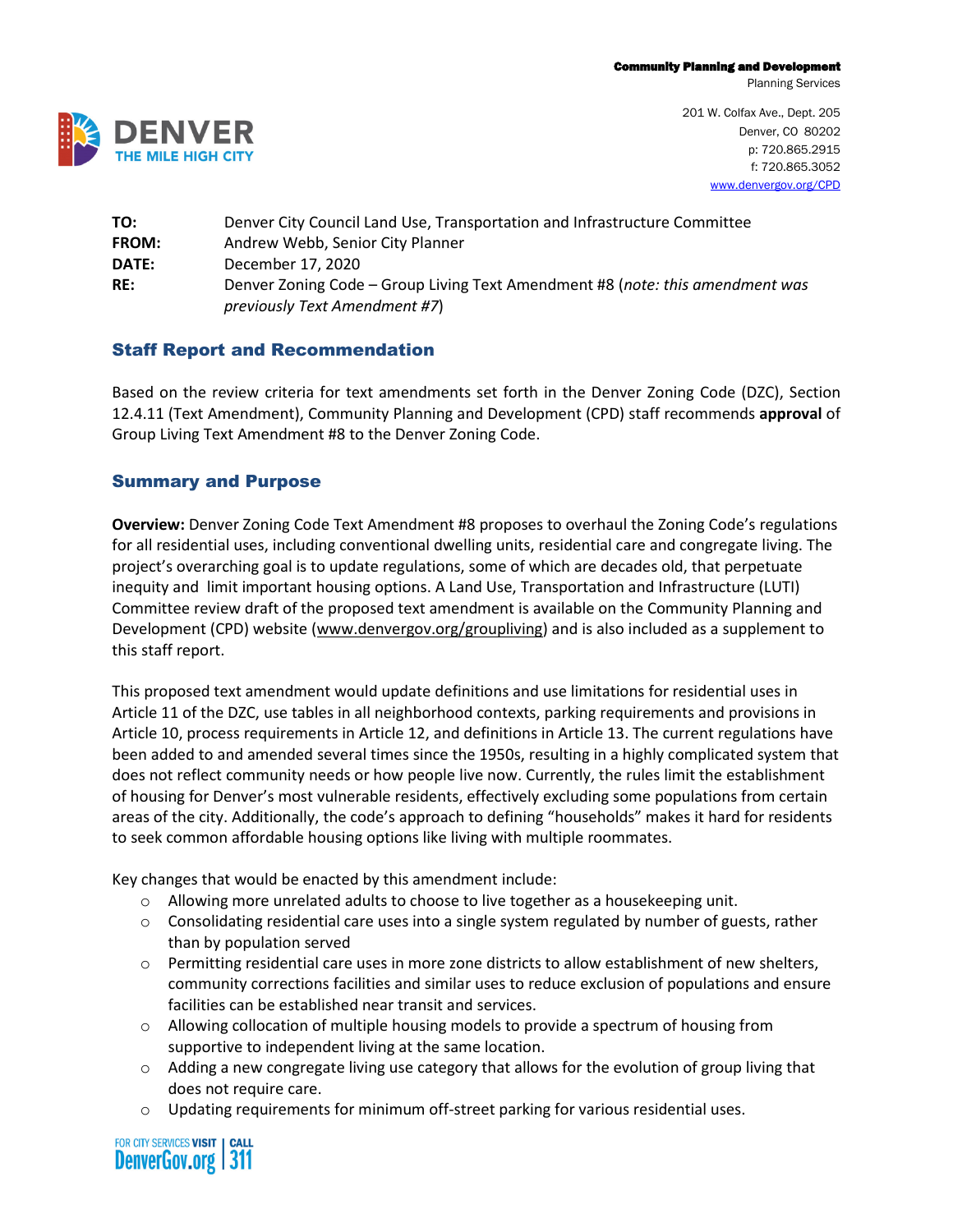- $\circ$  Establishing minimum spacing between larger residential care facilities and limitations on the density of those facilities in a given area.
- $\circ$  Creating limitations on the density of the smallest residential care facilities in neighborhoods.
- $\circ$  Requiring community information meetings prior to submitting a formal application for larger residential care uses to notify and educate neighbors and foster positive relationships.

This proposed text amendment is the culmination of a two-and-a-half year process, begun at the request of city and community leaders. It is one part of many city efforts aimed at ensuring equitable access to housing for all Denver residents, addressing homelessness and reducing obstacles to affordability. The project team worked closely with a diverse, 48-member advisory committee of people whose occupational or lived experience highlighted issues with the current code. This volunteer committee represented a broad cross-section of community members, registered neighborhood organization (RNO) representatives, group-living service providers and clients, elected officials, design professionals and other stakeholders, to ensure a public process that included multiple perspectives and walks of life.

## Existing Regulations

**Summary:** The Denver Zoning Code currently breaks residential uses down into two use categories: Household Living and Group Living. These categories and their specific included uses are defined in the Use Definitions section of the Denver Zoning Code: Section 11.11.2. Use tables in each neighborhood context establish where these uses are permitted and how many off-street vehicle and bicycle parking spaces are required. Use limitations for primary uses are in Section 11.2.9, and vary extensively by zone district and use.

#### **Definitions:**

**Household Living** is defined in Sec. 11.12.2.1. In a two-unit or multi-unit dwelling, four unrelated adults and any number of relatives to each may occupy each unit. In single-unit dwellings, which comprise approximately half of Denver's 300,000 dwelling units, the DZC currently permits the following combinations of residents living as a single "non-profit housekeeping unit" (including any permitted domestic employees):

- o A single person, plus any number of relatives, or
- o Two persons living as partners, plus any number of relatives to either, or
- $\circ$  Two unrelated adults over the age of 18, plus any number of relatives to either

The DZC specifically permits certain relatives, which include parents and grandparents, children and step-children, siblings and step-siblings, in-laws, uncles, aunts and niblings (nieces and nephews).

Denver's original zoning adopted in the 1920s was more permissive and did not specify the number of people allowed to live in a household. But amendments throughout most of the  $20<sup>th</sup>$  century added restrictions to the definition of "family" or "household." In the 1950s, the code permitted up to 5 unrelated adults or any number of related people, but by the early 1960s, that language had been amended to only permit related individuals in single unit dwellings. The number of unrelated individuals permitted in a multi-unit dwelling was reduced from five to four in 1982. After the city lost a challenge at the Colorado Supreme Court, the code was amended in 1989 to allow up to 2 unrelated adults in single unit dwellings. A bundle text amendment in 2018 removed outdated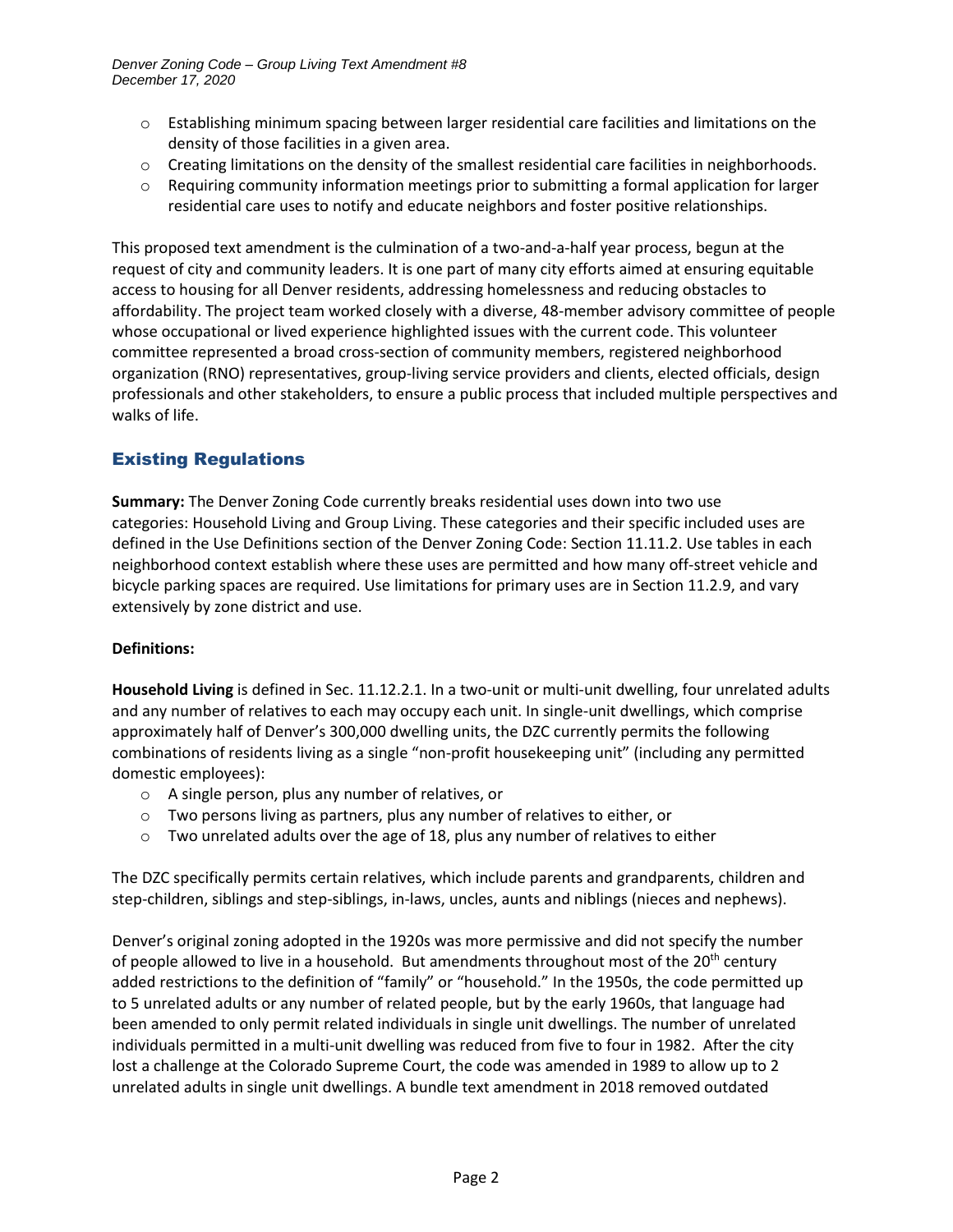gender-specific terms and exclusionary language defining a family as "a husband and wife" and their children but retained the limit of 2 unrelated adults.

Households occupied by persons in excess of these numbers do not clearly fit within existing use types unless they are wholly occupied by adults at least 55 years old ("Residence for Older Adults") or are allowed as a "home occupation" such as for family foster care. As a practical matter such groups often receive permits for residential care uses (described below) even when no care is provided, but this can result in different requirements than standard households. Therefore, the zoning administrator has issued an unlisted use determination for an "FHA Group Home" where a dwelling unit is occupied by a larger number of unrelated adults than allowed under the Denver Zoning Code's current definition of "household," but where the dwelling unit's residents are protected under the Federal Fair Housing Act ("FHA") as a "handicapped" population.

**Group Living** is defined in Section 11.12.2.1 and includes Assisted Living Facilities, Community Corrections Facilities, Nursing Homes and Hospices, Rooming and Boarding, Transitional Housing, Special Care, Student Housing and Shelter for the Homeless.

**Residential Care Uses:** Transitional Housing, Shelter for the Homeless, Community Corrections Facility and Special Care homes are considered Residential Care Uses, a subcategory of Group Living. Each one is subject to special use limitations (see "How these uses are regulated," below). Some Residential Care uses are further broken down by number of residents:

- $\circ$  "Large" = facilities serving 9 or more persons
- o "Small" = facilities serving 8 or fewer persons

This division is only consistently applied to Special Care uses. Shelters for the Homeless and Community Corrections uses are always considered Large Residential Care uses, regardless of the number of occupants. Transitional Housing uses are always considered Small Residential Care uses, regardless of the number of residents. Assisted living is only considered a Residential Care use in some zone districts.

## **Use Limitations:**

- **Spacing and Density Limitations:** Large Residential Care Facilities are not permitted within 2,000 feet of other such uses, and no more than two others may exist within a 4,000-foot radius of the proposed new use. In neighborhoods with more than the city-wide average number of residential care uses within their boundaries, up to 200 feet of additional spacing may be required by the Zoning Administrator.
- **Buffering Requirements:** Certain uses have additional buffering requirements. For example, Community Corrections facilities are not permitted within 1,500 feet of a school or within 1,500 feet of a Residential Zone District. When considered in combination, permitted zone districts, buffering and other requirements mean that Community Corrections uses could conceivably be established on 3% of land in Denver under current regulations.
- **Shelter limitations:** Permanent shelters as a primary use are permitted in higher-intensity mixed-use zone districts, industrial districts and others that are not solely residential. Permanent shelters are subject to the use limitations for Large Residential Care Facilities as described above and in Sec. 11.2.8. They also must meet special requirements for operations, including but not limited to mitigating the impact of waiting areas on adjacent public rights-ofway (preventing obstruction, etc.) and making restrooms available when the facility is closed. Shelters operated by Religious Assembly uses (e.g. churches), or those operated in a building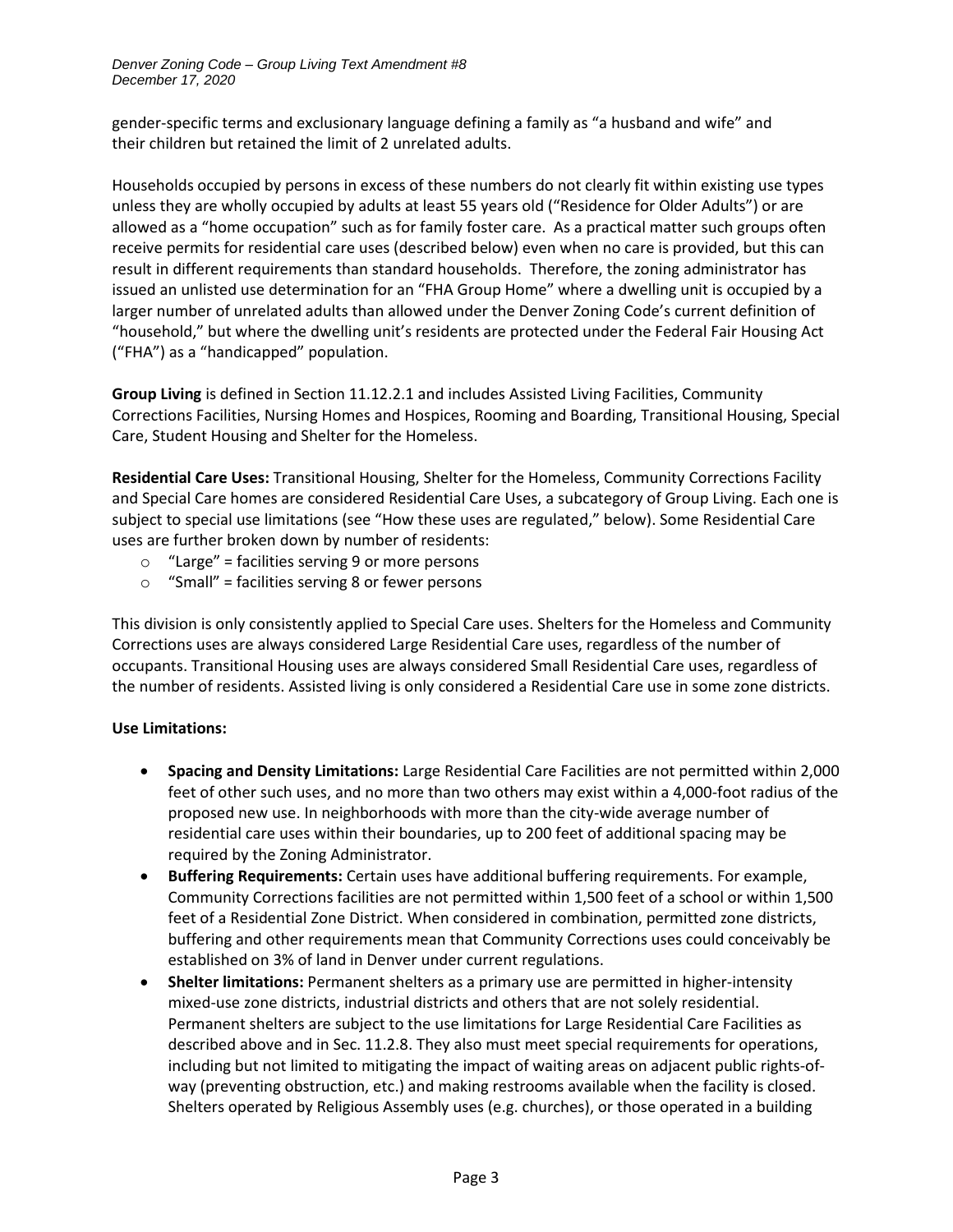owned by a "nonprofit corporation or government entity" are permitted in nearly all zone districts. Shelters operated by churches that are open for 120 days or fewer per year may also house up to 100 people in any zone district.

- **Limitations on the Number of Residents:** The DZC's use limitations limit the number of clients served by Residential Care facilities based on size, applicable zone district, etc. Shelters for the Homeless and Community Corrections Facilities are subject to the most stringent requirements. For example:
	- $\circ$  Community Corrections Facilities are permitted in the I-MX zone district but are not permitted to exceed 40 residents, and they must provide 50 feet of gross floor area per person served. In the I-A and I-B zone districts, Community Corrections Facilities are permitted to have larger numbers of residents.
	- $\circ$  Shelters for the Homeless established as permanent, primary uses are not permitted to have more than 200 beds, though some shelters with permits issued prior to Jan. 1, 2005, may have up to 350 beds. No more than 950 beds are permitted in any one city council district in homeless shelters that are permanent, primary uses. However, these limits may be waived by the zoning administrator in an emergency and most shelters operate under these emergency waivers.

**Parking:** Existing vehicle parking regulations for residential uses are summarized as follows:

- **Household Uses:** There are currently no minimum off-street parking requirements for singleunit residential uses (such as detached houses). Two- and multi-unit residential uses have context sensitive parking requirements ranging from 1.25 spaces per unit in the Suburban neighborhood context to .75 spaces per unit in Urban Center and none in Downtown zone districts.
- **Group Living:** Group living parking requirements vary widely between uses. Most are context sensitive, with more off-street vehicle spaces required in the Suburban neighborhood context than Urban Center. Some uses, such as Assisted Living and Transitional Housing, regulated parking by "unit," with "unit" defined in Sec. 10.4.4.2.C A habitable room, which may or may not contain kitchen or bathing facilities, intended for occupancy by a resident in a group living use. Calculating by unit has had unpredictable outcomes, as different living configurations create variability in the number of people housed per unit in a facility. Additionally, the standard is not applicable to uses configured as a dormitory, or with a combination or continuum of housing types. Other Group Living uses calculate minimum parking per 1,000 square feet of gross floor area. In some cases, parking requirements are fairly high – for example, Rooming and Boarding uses currently require 5 vehicle spaces per 1,000 square feet of gross floor area in many neighborhood contexts. Generally speaking, staff analyses of current Group Living uses, including assisted living facilities, shelters and nursing homes, have found that minimum parking requirements exceed actual demand for parking.

## Proposed Changes to Household Regulations

*Note:* The following section summarizes the proposed code amendments shown in the LUTI Draft of Amendment 8, attached to this staff report. The amendments have been revised since the publication of the Planning Board draft – see **December 2020 Proposal Updates**, below, for more details.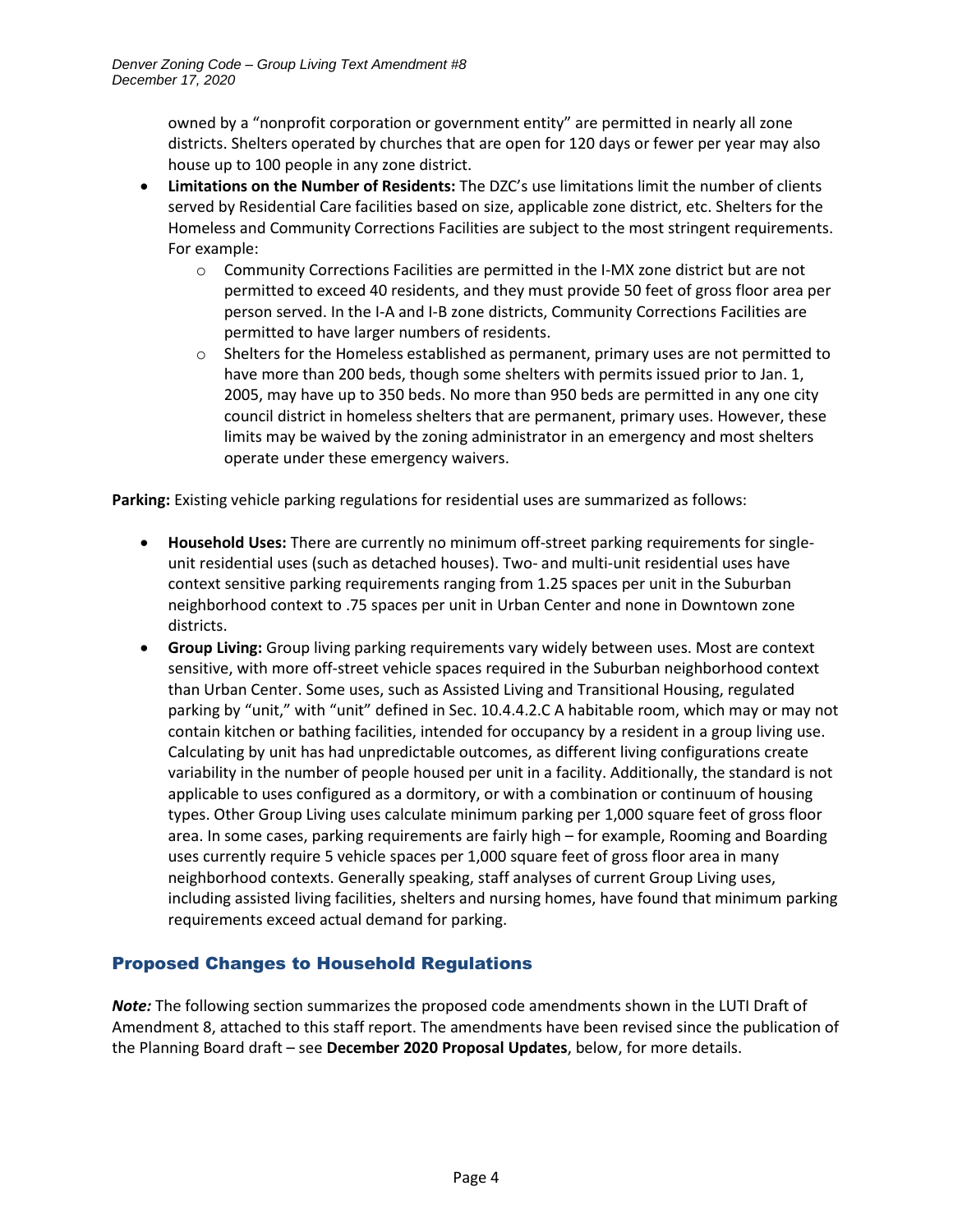**Summary:** This amendment updates definitions and regulations for household uses to allow more unrelated people to live together. By updating language that dates back to the 1960s, the amendment would provide flexibility for residents to choose who they want to live with as a housekeeping unit and bring Denver's regulations in line with other Front Range municipalities and peer cities around the U.S. If adopted, the updated definition would allow up to 5 adults, regardless of relationship, to live together in any dwelling. As is currently the case, there would be no limit on the number of related adults permitted to live together, but no more than 5 adults would be permitted to live in any household where not all residents are related. The code's current specific list of relatives would be replaced with: "…any persons related to each unrelated adult by blood, marriage, civil union, committed partnership, adoption, or documented responsibility (such as foster care or guardianship)."

**"Non-profit Housekeeping Unit:"** As noted above, the current definition uses the term "non-profit housekeeping unit" to describe the various configurations of people permitted to live in dwelling units. Alongside allowing more unrelated adults to live together, the amendment would clarify that members of a household have jointly chosen to occupy the entire premises and make decisions about who may live there. The intent of this language is to clarify that rent-by-the-room or rooming and boarding configurations would not be permitted as Household uses (as is currently the case, rooming and boarding or rent-by-the-room uses would be permitted in higher-intensity zone districts as Congregate Living uses).

**"Related adults:"** This proposed amendment would replace the code's current list of specific family members, and instead define "related" as any persons related one another by blood, marriage, civil union, committed partnership, adoption, or documented responsibility (such as foster care or guardianship)

**Parking:** If adopted, Amendment 8 would change Section 10.9.3.1 regulating the number of allowed vehicles accessory to a dwelling unit. The current regulation permits "one vehicle per licensed driver plus one for the whole household" to be parked on nearby public right-of-way. The proposed update would remove language regulating parking in the right-of-way, over which the DZC does not have authority. The amended language would limit the total number of stored vehicles permitted per dwelling unit *on a zone lot* to no more than 6. Language regulating storage of vehicles in public right-ofway would be struck from the code.

## Proposed Changes to Group Living Regulations

*Note:* The following section summarizes the proposed code amendments shown in the LUTI Draft of Amendment 8, attached to this staff report. The amendments have been revised since the publication of the Planning Board draft – see **December 2020 Proposal Updates**, below, for more details.

**Organizational Changes to the Group Living Category:** These proposed amendments would separate uses in the current Group Living category into two new categories: Residential Care and Congregate Living. These broad categories will ensure that new uses can be accommodated as they evolve, and avoid the ongoing use of specific terminology that is vague or outdated in industry practice, such as the current Transitional Housing. The proposed definitions are:

o **Residential Care:** A Residential Structure or structures where guests receive treatment, supervision, emergency shelter, personal care, protective oversight, or other similar services, from staff on-site as a condition of their residency. This definition excludes care provided by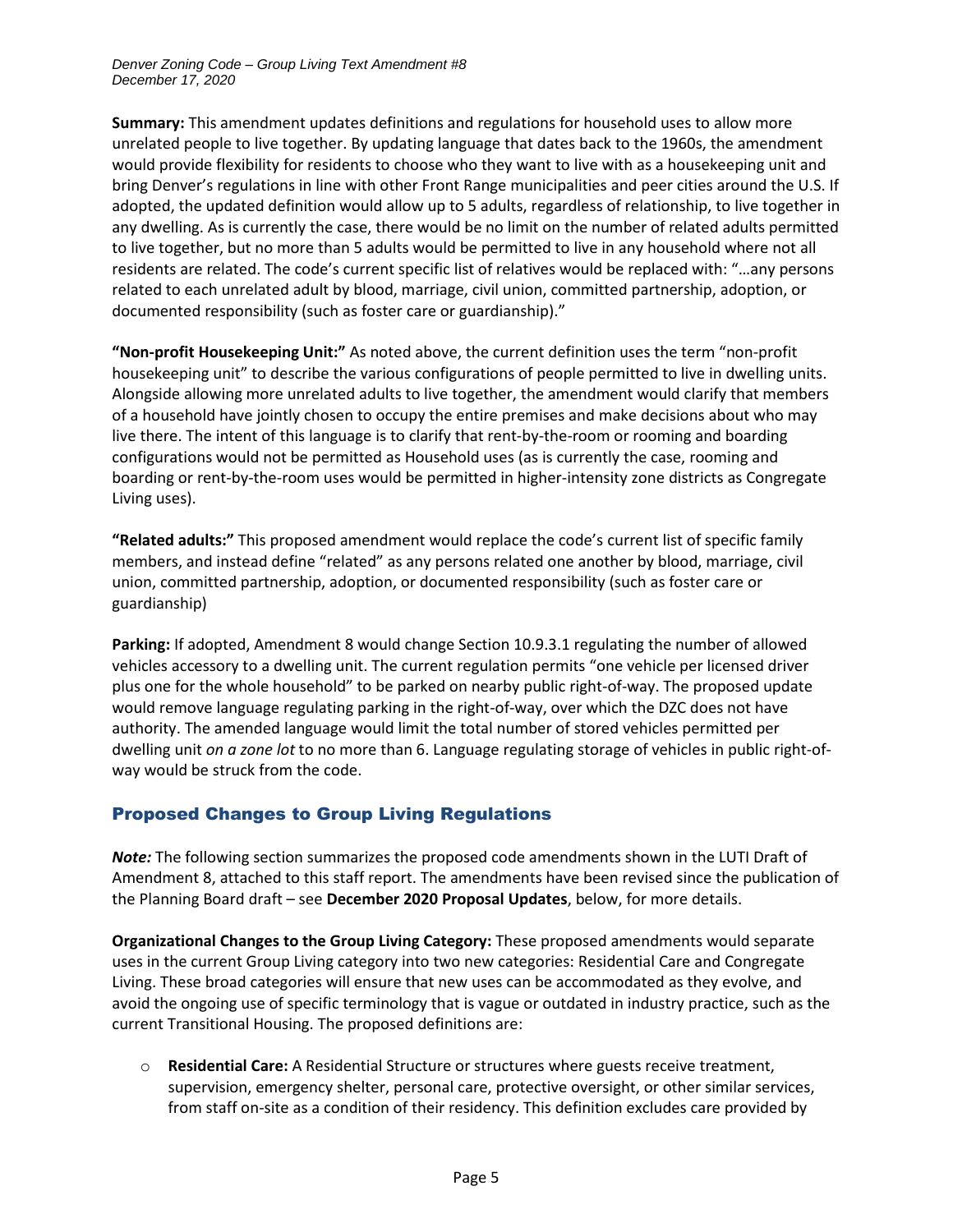domestic employees or care workers in a private home that meets this code's definition of Household Living or Congregate Living. For purposes of this definition, a "guest" is a person who stays overnight, regardless of total length of stay. For purposes of this definition, staff and volunteers who regularly return to another place of primary residence, but who stay overnight while working or volunteering, shall not be considered "guests." Tenancy may range from overnight to 30 days or longer.

o **Congregate Living:** A structure or structures providing Residential Occupancy for Persons who do not live in a Household according to Section 11.12.2.1.B.2. A Congregate Living use may occur within a self-contained Dwelling Unit. A Congregate Living use may also, such as with a tiny home village, occur within multiple structures where no one or not all structures contain a selfcontained Dwelling Unit, but all structures comprising the use together provide residents with facilities for sleeping, bathing, cooking and preparing food. This use includes groups of Persons who each have separate contracts or agreements with property owners, who do not jointly occupy the entirety of a dwelling unit, or who jointly occupy the entirety of a dwelling unit but who exceed the maximum number of adults permitted per household as defined in Section 11.12.2.1.B.2. This use is intended for permanent, rather than transient, occupancy. Residents of a Congregate Living use may share sleeping units, and may have shared cooking, bathroom and common areas, or some combination of personal and shared facilities. Residents in a Congregate Living use are not required to seek services or care of any type as a condition of residency.

**Residential Care Types:** This proposed approach would move away from the current practice of regulating residential care uses by population served or the needs or housing status of guests and residents. Instead, all residential care uses would be regulated by size, as Type 1, Type 2, Type 3 and Type 4. As is currently the case, larger facilities would have more restrictions, such as requirements for spacing between locations and limitations on the density of facilities in any given area.

| <b>Resid. Care Type</b> | Type 1                                                     | Type 2                                                 | Type 3                                          | Type 4                                              |
|-------------------------|------------------------------------------------------------|--------------------------------------------------------|-------------------------------------------------|-----------------------------------------------------|
| Number of Guests        | 10 or fewer (365<br>days/year) or up to<br>100 for no more | $11 - 40$<br>11-20 in single-unit,<br>two-unit and row | 41-100                                          | $101+$                                              |
|                         | than 130 days/year                                         | house zone districts                                   |                                                 |                                                     |
| Minimum Lot Size        | <b>NA</b>                                                  | 12,000 square feet                                     | <b>NA</b>                                       | NA.                                                 |
| <b>Permitted Zone</b>   | All districts that                                         | All districts that                                     | Higher-intensity zone                           | Highest-intensity zone                              |
| <b>Districts</b>        | permit residential<br>uses                                 | permit residential uses                                | districts that permit<br>apartments,            | districts that permit<br>apartments,                |
|                         |                                                            | In Single-unit, Two-<br>unit and row house             | commercial uses, etc.                           | commercial uses, etc.                               |
|                         |                                                            | zone districts,                                        | Not permitted in                                | Not permitted in                                    |
|                         |                                                            | permitted only where<br>primary Civic, Public          | single unit, two unit or<br>row house districts | single unit, two unit or<br>row house districts, or |
|                         |                                                            | or Institutional uses                                  |                                                 | in lower-intensity                                  |
|                         |                                                            | have been previously                                   |                                                 | multi-unit districts                                |
|                         |                                                            | established.                                           |                                                 |                                                     |

The table below summarizes regulations for each of the proposed Residential Care types: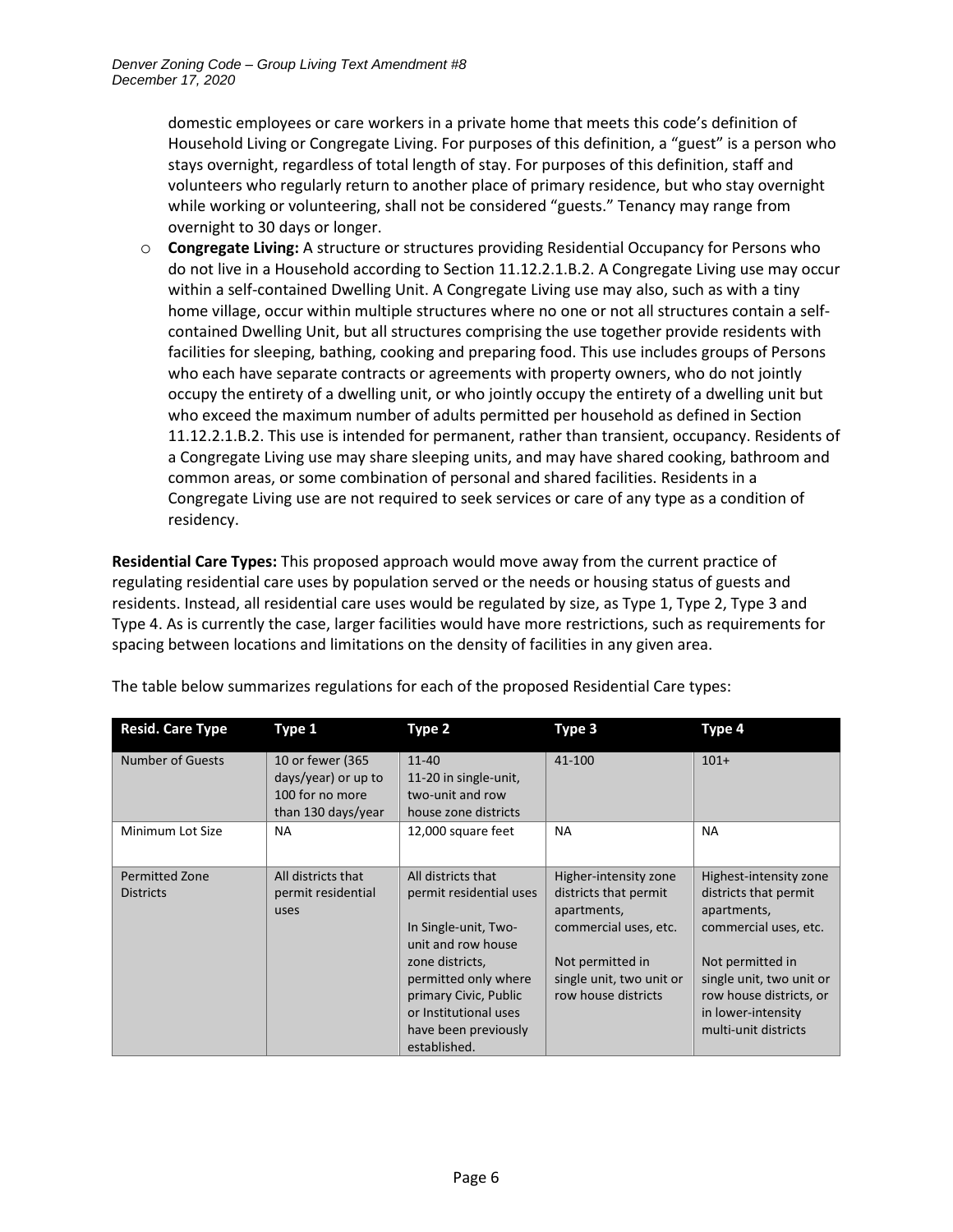| <b>Spacing Requirements</b>             | <b>NA</b>                                                                                                                                                                                                    | 1,200' between<br>facilities in single-unit,<br>two-unit and row<br>house districts when<br>lot has not previously<br>been used for a Civic,<br>Public or Institutional<br>Primary Use | 1,200' between Type 3<br>and Type 4 facilities in<br>medium-intensity<br>districts like multi-<br>unit.<br>600' between Type 3<br>and Type 4 facilities in<br>high-intensity districts<br>like Urban Center<br>400' between Type 3<br>and Type 4 facilities in<br>some Downtown<br>districts | 1,200' between Type 3<br>and Type 4 in<br>medium-intensity<br>districts like multi-<br>unit.<br>600' between Type 3<br>and Type 4 in high-<br>intensity districts like<br>Urban Center<br>400' between Type 3<br>and Type 4 in some<br>Downtown districts |
|-----------------------------------------|--------------------------------------------------------------------------------------------------------------------------------------------------------------------------------------------------------------|----------------------------------------------------------------------------------------------------------------------------------------------------------------------------------------|----------------------------------------------------------------------------------------------------------------------------------------------------------------------------------------------------------------------------------------------------------------------------------------------|-----------------------------------------------------------------------------------------------------------------------------------------------------------------------------------------------------------------------------------------------------------|
| <b>Density Requirements</b>             | No more than three<br><b>Residential Care</b><br>uses of any type<br>within 1 mile of a<br>proposed Type 1<br><b>Residential Care</b><br>Use in Single-unit,<br>Two-unit and Row<br>House zone<br>districts. | <b>NA</b>                                                                                                                                                                              | <b>NA</b>                                                                                                                                                                                                                                                                                    | No more than three<br>Type 3 and Type 4<br>facilities within 1 mile<br>of a proposed Type 4<br><b>Residential Care</b><br>Facility                                                                                                                        |
| Community<br><b>Information Meeting</b> | Not required                                                                                                                                                                                                 | Required in SU, TU, RH<br>districts                                                                                                                                                    | Required                                                                                                                                                                                                                                                                                     | Required                                                                                                                                                                                                                                                  |
| <b>Other Use Limitations</b>            | <b>Facilities serving</b><br>non-paroled<br>individuals not<br>permitted in Single-<br>and Two-unit zone<br>districts.                                                                                       | Facilities serving non-<br>paroled individuals<br>not permitted in<br>Single-unit (SU), Two-<br>unit (TU) and Row<br>House 2.5 (RH-2.5)<br>zone districts.                             |                                                                                                                                                                                                                                                                                              |                                                                                                                                                                                                                                                           |

Multiple residential care uses could now be combined on a single site. This will enable a spectrum of housing options to be provided in one location.

**Permitting and Notification Requirements:** Currently, most Group Living uses are permitted subject to a zoning permit (providing all applicable use limitations have been met). Some require informational notice (zoning permit with informational notice, or ZPIN), provided to Registered Neighborhood Organizations and City Council members in whose districts the use is proposed. The proposed amendment would remove the ZPIN and add a new meeting requirement for some uses aimed at improving neighbor awareness of proposed projects and fostering better relationships. Depending on the zone district in which a subject site is located, applicants seeking a zoning permit for Residential Care facilities serving 11 or more guests may need to publicize and hold a community information meeting. Described in DZC Sec. 12.3.4.6, the community information meeting is intended to provide the opportunity for the public to learn directly from an applicant about a potential application before it is submitted to the city. Applicants would be required to notify stakeholders of a community information meeting as follows:

- Signs posted on site (posted notice);
- Mailed Notice to:
	- o RNOs and council members within 400 feet, and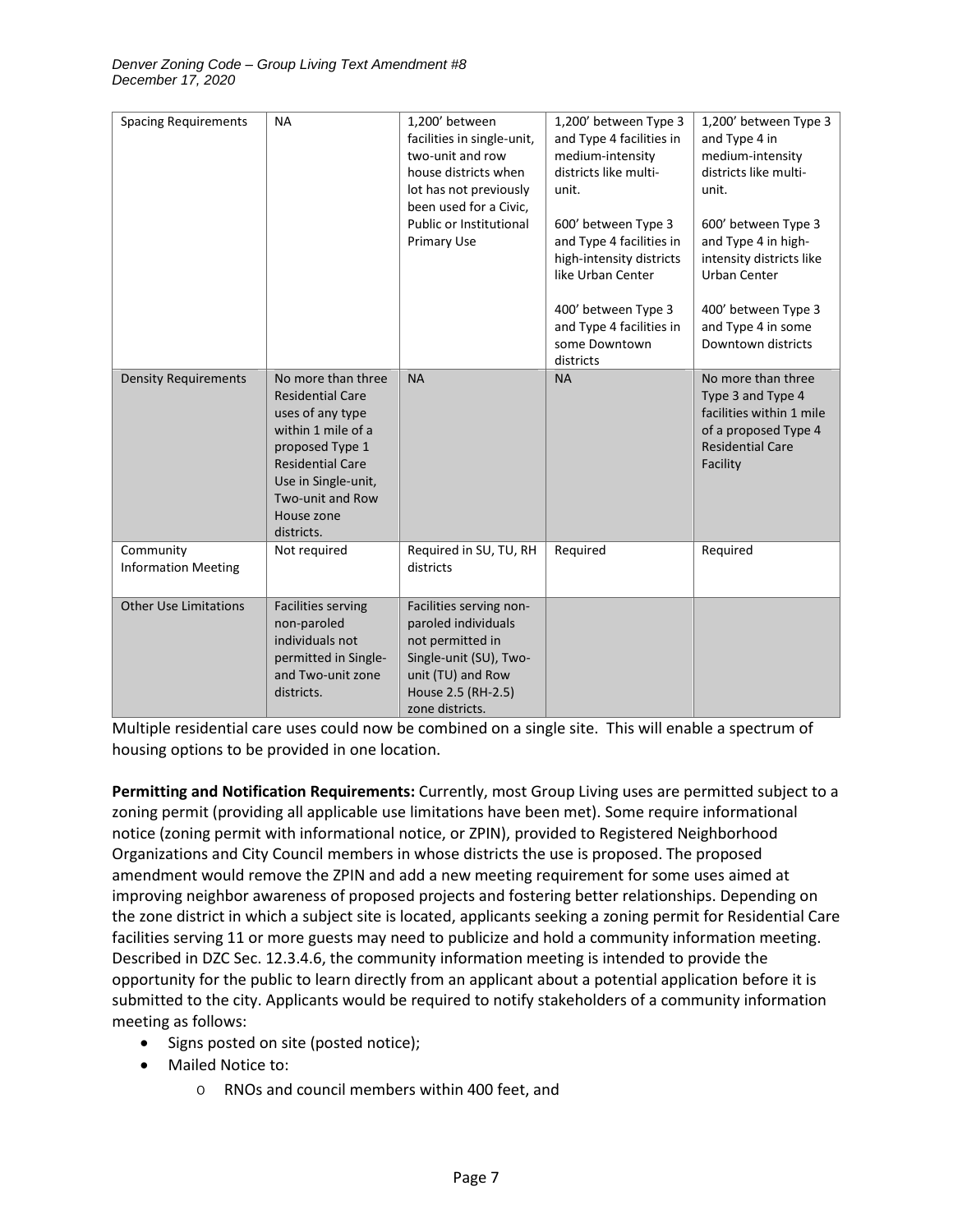- o Tenants and owners of properties within 400 feet; and
- Outreach to other relevant neighborhood-service organizations (churches, nonprofits, etc.).

**Use Limitations:** Existing use limitations requiring any applicable licensing of facilities, as well as provision of restrooms for facilities that are not open 24 hours and design of waiting areas so as not to obstruct the public right-of-way would be retained by these amendments. An additional use limitation stipulates that a use permit for any facility that serves non-paroled individuals (e.g. community corrections) must be reviewed by the Denver Department of Safety.

**Continuation of Existing Residential Care Uses:** Current use limitation language regarding existing facilities would be updated to clarify that any legally established, continuously maintained use shall be considered a conforming use (rather than a legal, nonconforming use), providing additional flexibility for the reconstruction or improvement of existing structures. Additionally, new residential care uses could be added to the site, where permitted by underlying zoning.

**Emergency Expansion:** The proposed amendment would clarify an existing provision allowing suspension of regulations in an emergency, and would also establish a new provision allowing shortterm expansions in certain circumstances.

- **Emergency Suspension of Limitations**: Currently, the Zoning Administrator can suspend use limitations and other regulations related to the Shelter for the Homeless Residential Care use in an emergency that threatens public health. The amendment would add specific qualifying criteria for shelters serving people experiencing or at risk of homelessness to ensure transparency for this process.
- **Short-term Emergency Expansion of a Residential Care Use:** Additionally, the amendment creates a new short-term emergency expansion that would allow any existing Residential Care use to expand to up to 125% of the number of permitted guests stipulated in the facility's zoning permit for up to 10 days. This provision requires operators to notify the Zoning Administrator of the proposed short-term expansion.

**Parking:** The proposed amendment would consolidate and simplify parking requirements, moving away from the current space-per-unit approach used for Group Living uses and instead applying the current space-per-Gross Floor Area to all Residential Care and Congregate Living uses. The proposed changes would also reduce parking requirements for all Residential Care and Congregate Living uses from current minimums, while ensuring parking is provided for staff and residents as appropriate. Proposed off-street parking requirements are as follows:

- Residential Care: .5 vehicle spaces per 1,000 square feet of gross floor area (GFA) in most districts and .25 spaces/1,000 sf GFA in Urban Center. There is no parking requirement in most Downtown districts.
	- o Where parking is required, Residential Care Facilities that serve people who are experiencing or who are at risk of homelessness would be able to apply a proposed alternative minimum vehicle parking ratio of .125 spaces/1,000 sf GFA.
- Congregate Living: Vehicle: 1 space/1,000 square feet of gross floor area (GFA) in most districts, .5 spaces/1,000 sf GFA in Urban Center, and 0 in most Downtown districts.

Bicycle Parking would remain generally the same as is currently required, with 1 bicycle space per 4,000 square feet of Gross Floor Area required in Congregate Living uses, and 1 bicycle space per 8,000 square feet of Gross Floor Area required in Residential Care uses.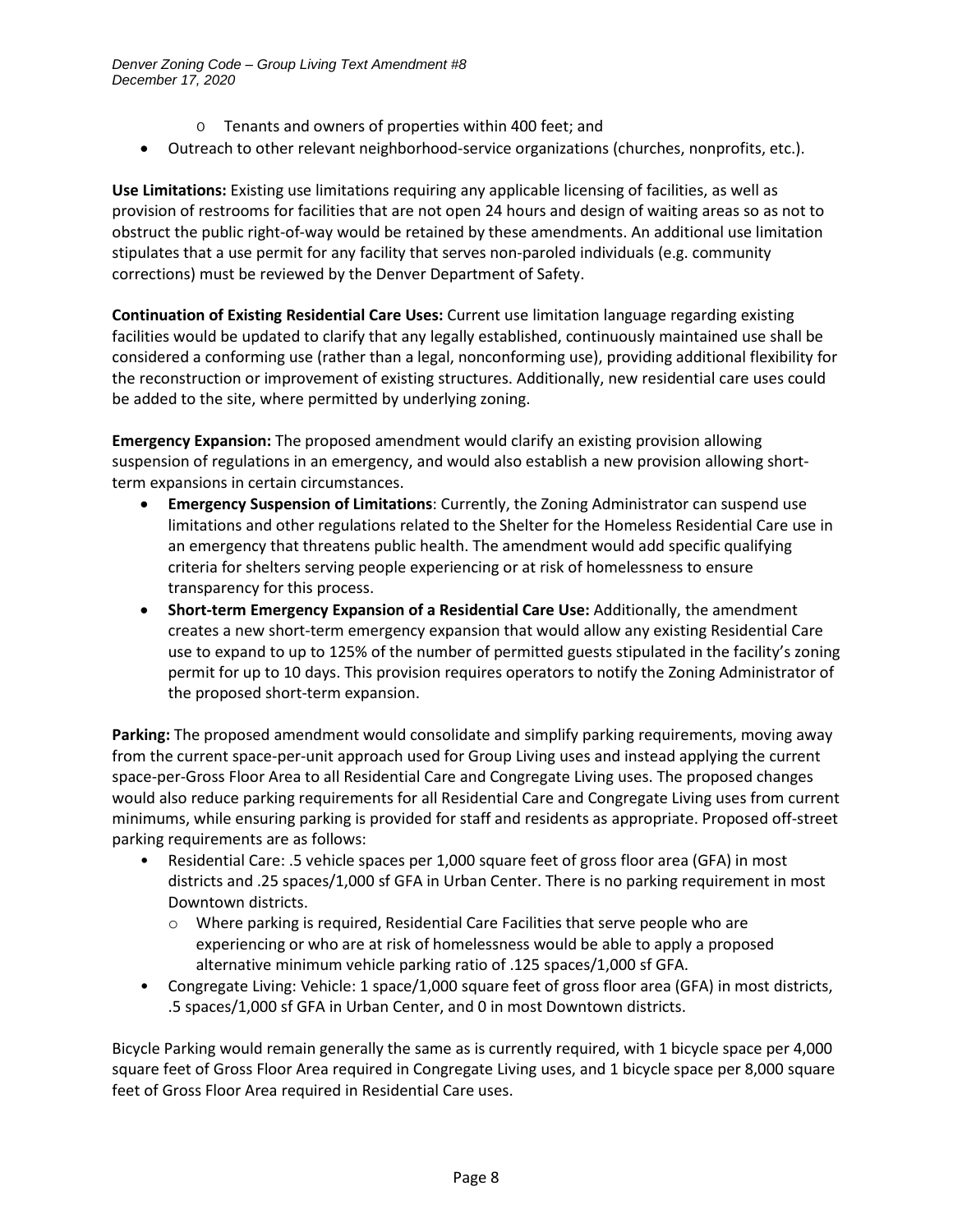# Public Process

Below is a summary of the public process for the proposed Group Living Text Amendment:

| March 2018 - May 2020                         | 36 Group Living Advisory Committee meetings to define<br>problem, identify and refine possible solutions. All meetings<br>open to the public. Additional details and meeting<br>summaries can be reviewed at<br>www.denvergov.org/groupliving.                                                                                                                                                                                                                                                                  |  |  |
|-----------------------------------------------|-----------------------------------------------------------------------------------------------------------------------------------------------------------------------------------------------------------------------------------------------------------------------------------------------------------------------------------------------------------------------------------------------------------------------------------------------------------------------------------------------------------------|--|--|
| March 2018 - present (ongoing)                | 60 public meetings and presentations to Registered<br>Neighborhood Organizations, Inter-Neighborhood<br>Cooperation (INC) and other community groups                                                                                                                                                                                                                                                                                                                                                            |  |  |
| August 14, 2018                               | Public open house held to review and discuss problem<br>statements and seek public input                                                                                                                                                                                                                                                                                                                                                                                                                        |  |  |
| February 29, 2020                             | Planning Board Informational Item                                                                                                                                                                                                                                                                                                                                                                                                                                                                               |  |  |
| February 11, 22, and 26, and March 4,<br>2020 | Four public open houses in locations around the city to<br>present proposed amendments, answer questions, and<br>receive feedback                                                                                                                                                                                                                                                                                                                                                                               |  |  |
| July 29, 2020                                 | Planning Board informational item                                                                                                                                                                                                                                                                                                                                                                                                                                                                               |  |  |
| August 3, 2020                                | CPD written notice of the Planning Board public hearing sent<br>to all members of City Council and registered neighborhood<br>organizations                                                                                                                                                                                                                                                                                                                                                                     |  |  |
| August 19, 2020                               | Planning Board public hearing: Unanimous recommendation<br>of Approval with recommended conditions:<br>That CPD study and report back annually on key<br>indicators "that may reveal unintended impacts,<br>particular in areas vulnerable to displacement"<br>That a Community Information Meeting be required<br>$\bullet$<br>for a community corrections use in single-unit, two-<br>unit and row house zone districts. (note: this is no<br>longer applicable, see December 2020 proposal<br>updates below) |  |  |
| September-December 2020                       | Land Use, Transportation and Infrastructure Committee: The<br>LUTI committee considered key topics related to these<br>amendments over the course of 5 meetings, as detailed<br>below.                                                                                                                                                                                                                                                                                                                          |  |  |
| September 1, 2020                             | Introduction and overview                                                                                                                                                                                                                                                                                                                                                                                                                                                                                       |  |  |
| October 6, 2020                               | <b>Household Regulations</b>                                                                                                                                                                                                                                                                                                                                                                                                                                                                                    |  |  |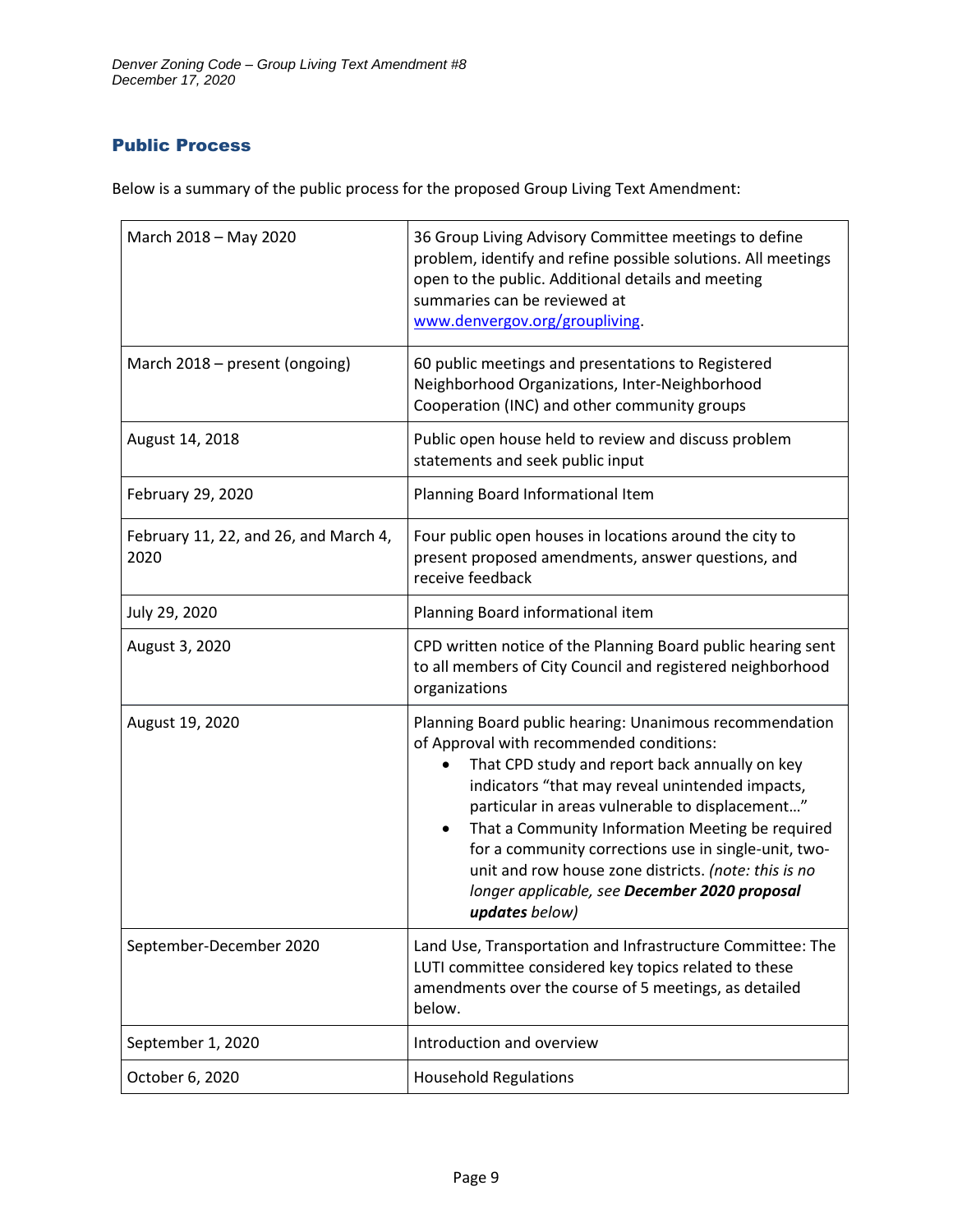| November 10, 2020 | <b>Residential Care, Community Corrections</b>           |  |
|-------------------|----------------------------------------------------------|--|
| November 17, 2020 | Former Chapter 59, post-adoption monitoring, enforcement |  |
| December 1, 2020  | Review of proposed revisions                             |  |
| December 22, 2020 | Final LUTI Committee action                              |  |

#### **Public Process Details and Community Input:**

## **Group Living Advisory Committee**

The group living advisory committee worked with staff for more than two years to evaluate existing regulations and provide insight into community needs, the evolution of those needs, how the code works today and potential improvements. The objective was to reach a broad range of perspectives and lived experiences in order to help develop forward-thinking and fair zoning codes. The committee included 48 individuals who represented a cross-section of community members, registered neighborhood organization (RNO) representatives, group-living service providers and clients, elected officials, design professionals and other stakeholders. In addition to their meetings, the committee conducted five site visits to community corrections facilities, shelters and other relevant group living sites, and held several subcommittee meetings at these sites. Committee members (listed on the project website) considered and offered their perspectives on staff recommendations, which are based on research and best practices from peer cities. The committee was facilitated by a city-provided thirdparty facilitator who helped the committee achieve consensus or near-consensus with their recommendations to staff.

#### **Open Houses and Other Outreach**

CPD actively engaged various stakeholder groups on this topic for more than two years. Five citywide community workshops were attended by more than 1,000 people. During and after a series of open houses in February and March of 2020, staff recorded nearly 700 individual comments and e-mails responding to the proposals. The feedback received during this period covered all aspects of the proposed amendments but focused on two key issues further detailed below: household size and larger residential care uses in neighborhoods. To date, the project team has presented at 59 public meetings and Registered Neighborhood Organization events.

The project team distributed 26 newsletters to promote group living public events and keep people updated as the project progressed. This included 18 newsletters where the only topic discussed was group living (circulation of ~1,200 people) and 8 more general CPD newsletters where a group living update was included (circulation of ~5,900 people). Each announcement was sent to each council office, and councilmembers were provided with email and social media content to share in their districts.

Staff also leveraged traditional media to help spread the word that this work has been ongoing. The group living project has been covered roughly a dozen times by outlets including Westword, Washington Park Profile, Denverite, Life on Capitol Hill, Colorado Politics, Denver Post, Fox31, and 9News.

**Written comments:** Written comments on the draft amendment during both the Planning Board and the LUTI phase have been archived on the project website. Comments provided after the August Planning Board hearing are included with this staff report.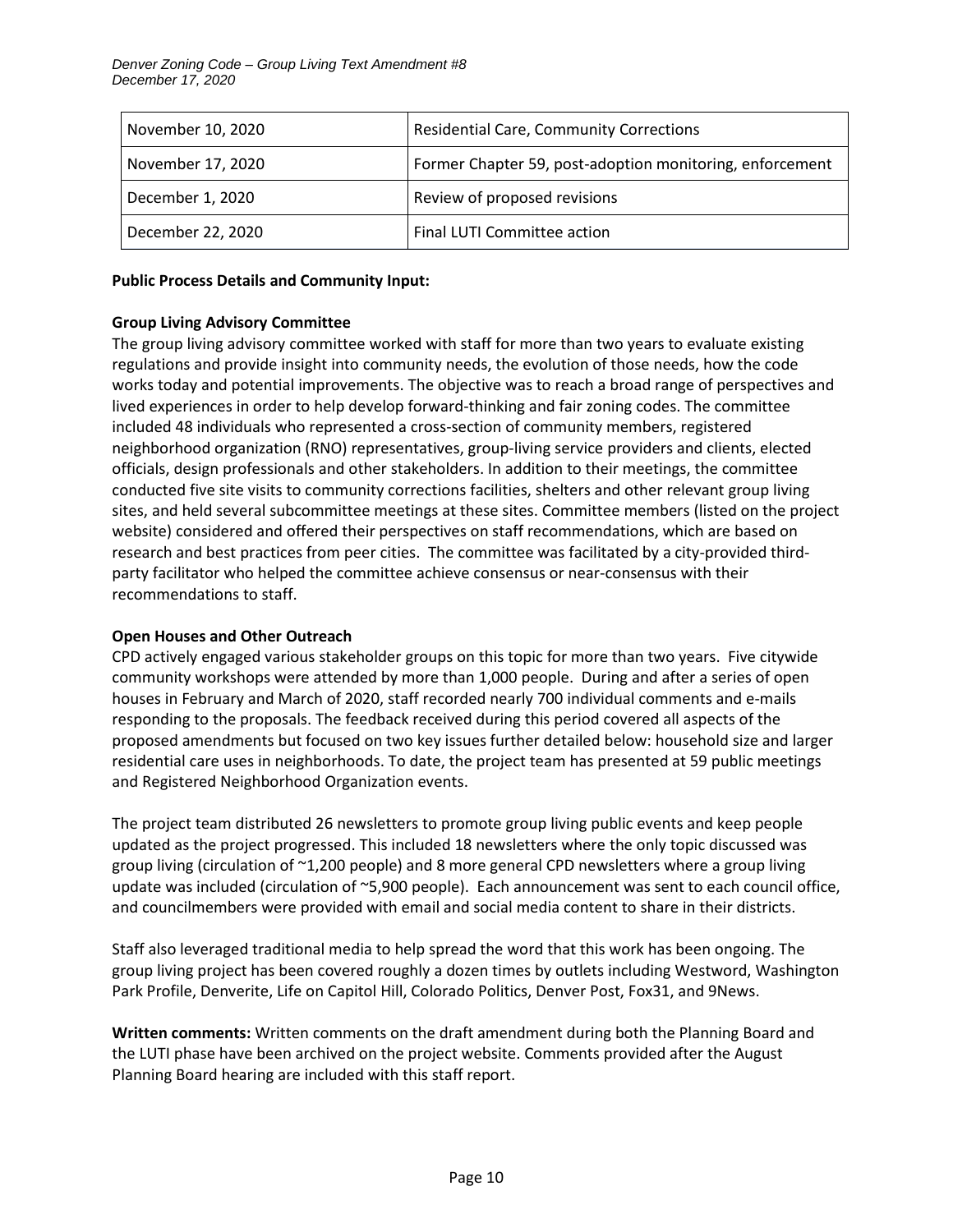**Comments on original proposals and May 2020 proposal updates:** Staff received nearly 700 e-mails and other input on the original proposals set forth in early 2020. While some commenters indicated their support, the majority of these comments indicated concerns about perceived overcrowding of households, parking and larger Residential Care uses in neighborhoods. With input from the Group Living Advisory Committee, staff made updates to the proposed text amendment in response to these comments. A log of comments received through April (prior to the May GLAC meeting) can be viewed at the project website, along with a summary of what we heard in that feedback. Those changes, which were reflected in a Planning Board Draft published in August, included:

- A reduction in the "base" number of unrelated adults that would be permitted to live in any home from the original proposal of 8 to 5.
- A proposed new off-street parking requirement for single-unit households of 6 or more adults.
- A proposed minimum lot size of 12,000 square feet for Type 2 Residential Care uses in Single-Unit, Two-Unit and Row House zone districts.

**Public comments submitted to the Planning Board and City Council:** Since the release of the first draft of the amendments in July, staff has received thousands of written comments about the proposed amendments. All comments have been archived on the project website, and comments provided since the Planning Board hearing have been provided to LUTI with this staff report. The majority of comments received have indicated concern with some aspect of the proposed amendments or opposition in general to changing the Zoning Code's current residential regulations. Others indicated support for these updates to the code. In ongoing efforts to address concerns raised by residents and City Council members during the LUTI discussions, staff has proposed additional revisions, which are detailed in **December 2020 Proposal Updates**, below.

**Support for proposed changes:** The following registered neighborhood organizations (RNOs) have indicated support for this text amendment as it was proposed to the Planning Board:

- Baker Historic Neighborhood Association
- Capitol Hill United Neighbors
- Chaffee Park Neighborhood Association
- Fax Partnership

Other organizations that have indicated support for this text amendment include:

- All In Denver
- Colorado Center on Law and Policy
- Colorado Cross-Disability Coalition
- Colorado Village Collaborative
- Denver Metro Fair Housing Center
- Delores Project
- East Colfax Community Collective
- Enterprise Community Partners
- Interfaith Alliance of Colorado
- LiveWork Denver
- Mothers Advocate for Affordable Housing (MAAH)
- Queen City Cooperative
- Rodfei Tzedek, the social justice team of Congregation Rodef Shalom
- United for a New Economy
- Urban Land Conservancy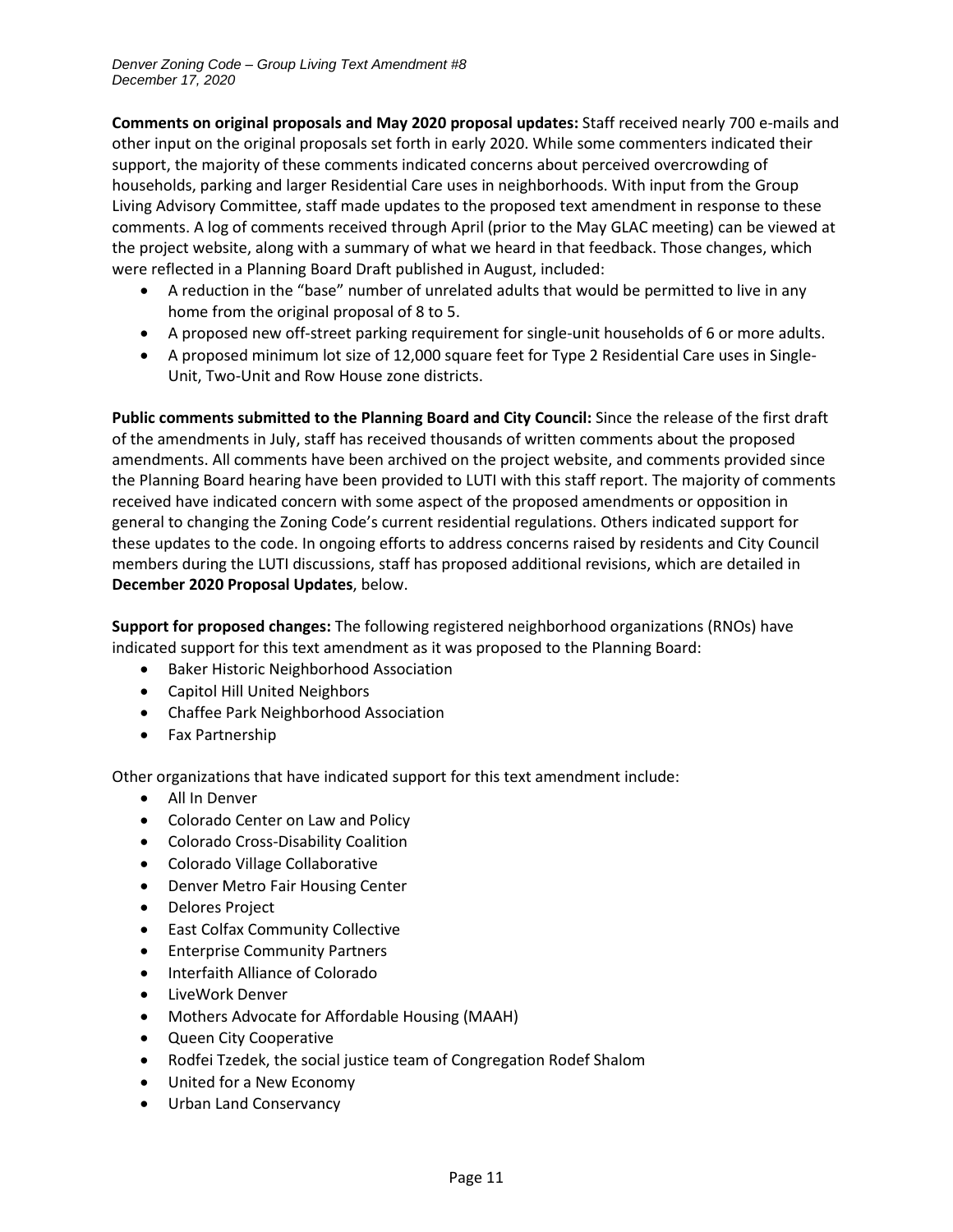• YIMBY (Yes In My Backyard) Denver

Stakeholders who indicated support for the proposals cited:

- **Social Justice:** Many commenters said these proposed changes would help address past injustice caused by exclusionary zoning practices, such as preventing unrelated people from living together in neighborhoods or relegating shelters, community corrections and similar uses to industrial zones and away from daily needs and services.
- **Affordability:** Many commenters noted the increasing need for housing flexibility, especially as families "double up" and people explore living with roommates to share housing costs in a city with a very high cost of living that has displaced lower-income residents.
- **Innovation:** some commenters noted that these updates would allow new models of living and residential services, including cooperative housing, emerging uses like tiny home villages and single-room occupancy and smaller-scale, more therapeutic residential care. Some commenters said the text amendment could enable new models of shelters, halfway houses and similar services where residents can access daily needs like jobs, shopping and transit, and the benefits of community.
- **Personal choice and property rights:** a number of commenters indicated surprise that the DZC had limits on how people live together, and said they supported changes that would allow property owners and residents more personal choice in housing.

**Concerns and opposition to proposed changes:** Multiple homeowners' associations and registered neighborhood organizations (RNOs) indicated in written comments that they did not support the text amendments. RNOs whose members voted to oppose these amendments include, but are not limited to, the following:

- Bear Valley Improvement Association
- Berkeley Regis United Neighborhoods
- Cherry Creek North Neighborhood Association
- City Park Friends and Neighbors
- Cranmer Park/Hilltop Civic Association
- Country Club Historic Neighborhood Inc.
- Inter-Neighborhood Cooperation
- Lowry United Neighbors
- Montbello 2020 RNO
- Seven Springs Neighborhood Registered Neighborhood Organization
- South Hilltop Neighborhood Association
- Southmoor Park East RNO
- Virginia Village/Ellis Community Association
- West Washington Park Neighborhood Association
- Winston Downs Community Association

*Note: see comment records for all written input from neighborhood groups.*

Comments received highlighted several key issues, including:

• **Household size:** Some commenters highlighted possible worst-case-scenarios of many adults living in households, lack of availability of on-street parking and failure to maintain properties as possible outcomes of allowing more unrelated people to live together. Multiple stakeholders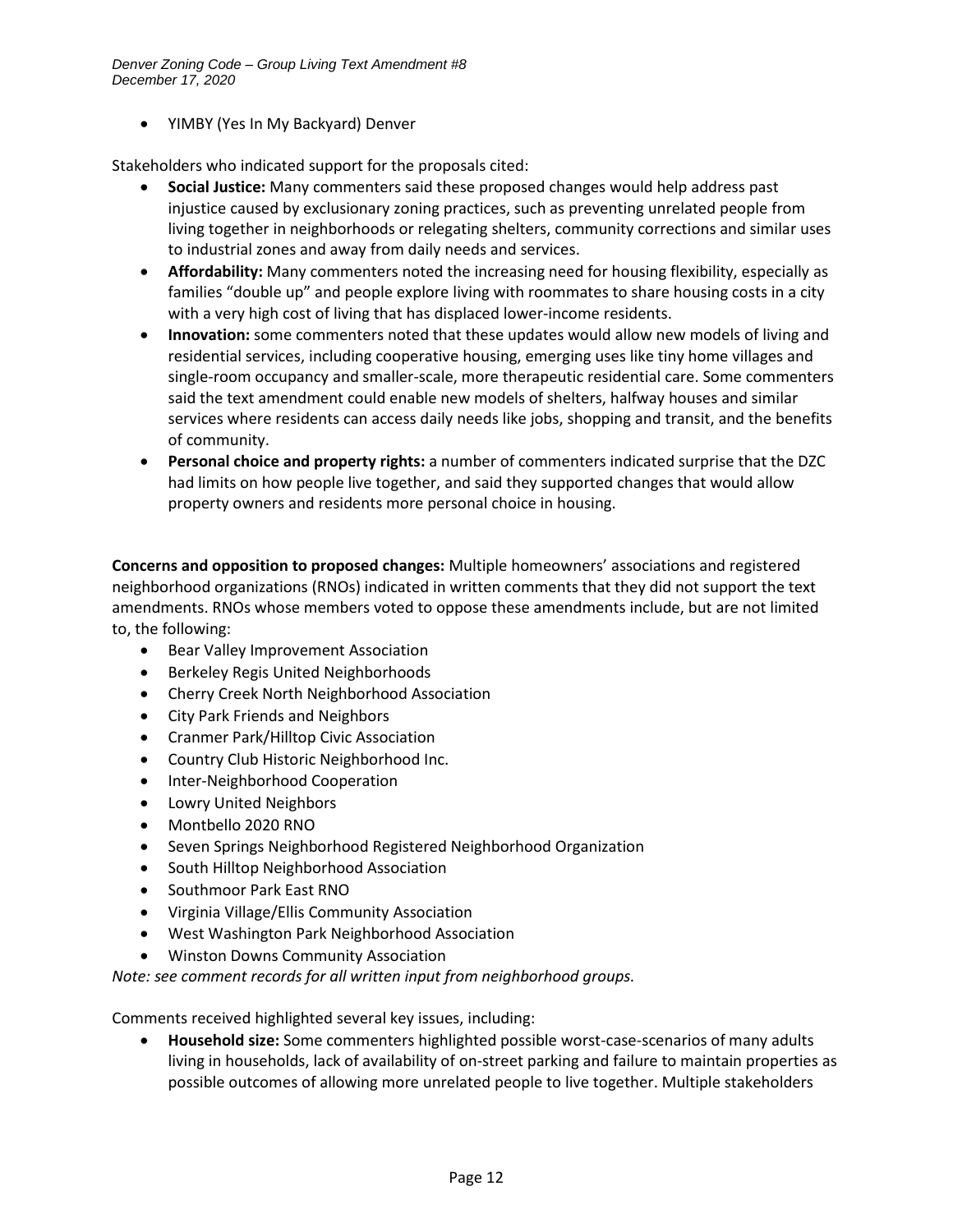have suggested a cap on the number of adults in a household, regardless of relationship, and not allowing more unrelated adults in larger houses as was originally proposed.

- o *Staff response: The proposed text amendments have been revised to establish a maximum cap on the number of adults in houses where not all residents are related. See December 2020 Proposal Updates, below.*
- **Community Corrections uses in neighborhoods:** Some commenters said they were concerned that allowing Community Corrections uses in neighborhoods would jeopardize safety and impact property values.
	- o *Staff response: While most residential care uses are already permitted in low-intensity residential districts, community corrections uses are currently only permitted in industrial and Downtown zone districts, and are subject to buffer requirements from schools and residential zone districts. These proposed changes as originally presented to LUTI would make it possible for an operator who meets all city, state and federal requirements for community corrections uses serving non-paroled individuals to establish such a use in a neighborhood. This proposed change is consistent with the project's overarching theme of expanding available sites for much-needed residential care facilities for Denver's most vulnerable residents where they will have access to daily necessities and community. However, during the discussion at LUTI, it has become clear that there is not support for allowing these facilities directly in neighborhoods. The proposed text amendment has been revised to prohibit residential care uses serving non-paroled individuals in Single-Unit, Two-Unit and some Row House zone districts. See December 2020 Proposal Updates, below.*
- **"Overconcentration" of the smallest (Type 1) Residential Care Facilities in neighborhoods:** The DZC currently does not require spacing between Small Residential Care facilities serving 8 or fewer residents. Throughout the project, some stakeholders have requested a minimum spacing requirement to address concerns that a residential care operator could acquire multiple homes on a block and use them for smaller facilities.
	- o *Staff response: An overarching goal of the project is to enable equitable distribution of residential care facilities around the city, and to encourage the establishment of smaller, less institutional residential environments for addiction treatment, transitional housing and similar uses. However, staff agrees that concentration of any type of facility in one area can have unintended consequences for all residents, including guests of residential care facilities. The proposed text amendment has been revised to include a use limitation that limits the density of Type 1 residential care uses in Single-Unit, Two-Unit and Row-House zone districts. See December 2020 Proposal Updates, below.*
- **Larger Residential Care uses in lower-intensity zone districts:** Residential Care uses serving 9 or more people are currently limited to a maximum of 20 guests in low-intensity residential zone districts (SU, TU, RH), and only permitted in buildings built prior to 1993. The text amendment would allow residential care uses serving up to 40 guests in those districts, however they would be limited by building form and minimum lot-size requirements. Some stakeholders have suggested only Type 1 facilities, serving up to 10 guests, should be permitted in the lowestintensity zone districts, or that larger facilities should only be permitted on parcels previously in use for a Civic or Public use like a school or church.
	- o *Staff response: The proposed text amendment has been revised to limit Type 2 residential care facilities to parcels previously used for a Civic, Public or Institutional use, and cap maximum facility size at 20 guests in Single-Unit, Two-Unit and Row House zone districts. See December 2020 Proposal Updates, below.*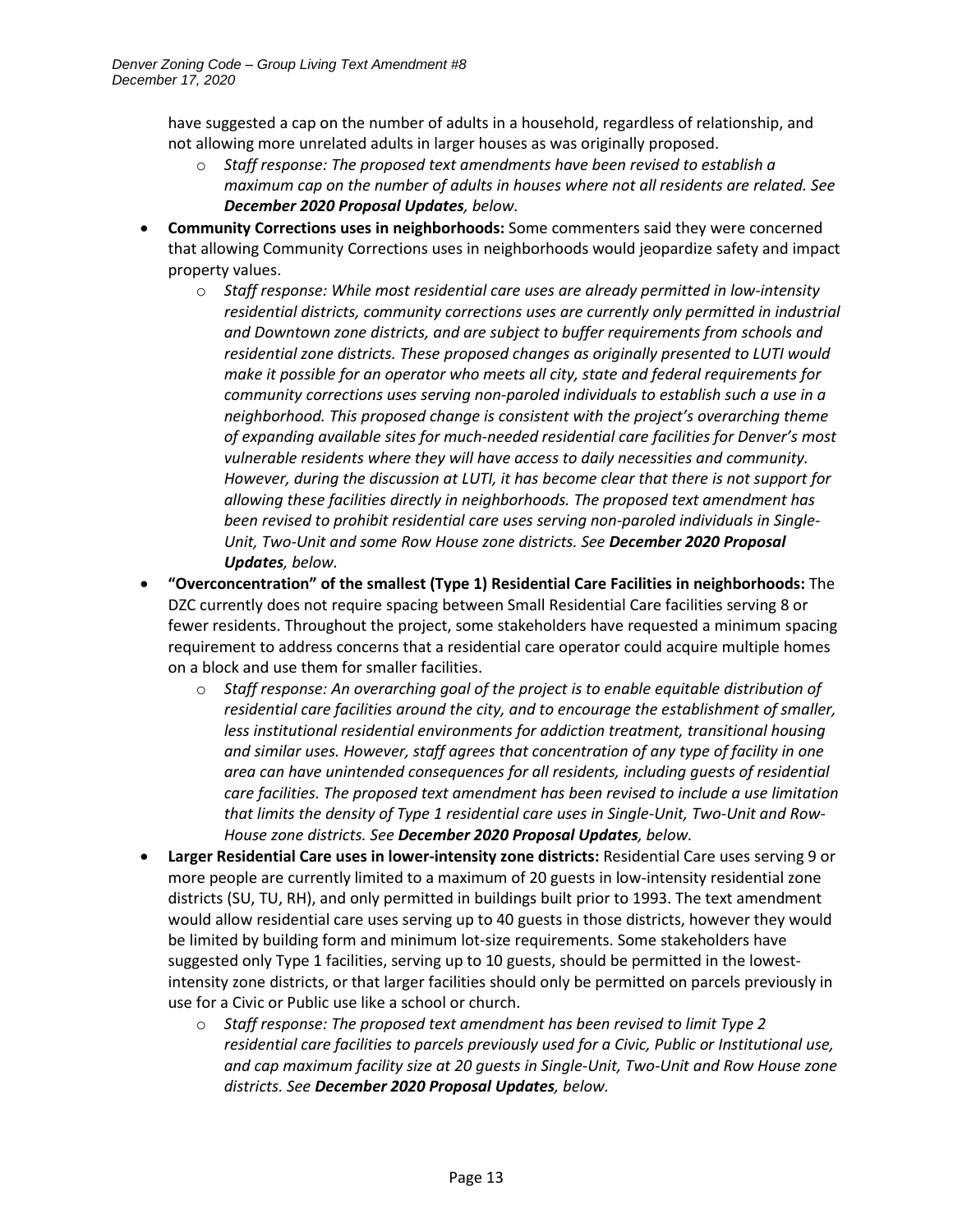- **Impact on property value:** Some community stakeholders have suggested that allowing more unrelated people to live together as a single household would encourage investors to "buy up houses and rent them out," displacing lower-income existing residents. Additionally, concerns have been raised that allowing residential care uses in neighborhoods could lower property values.
	- o *Staff response: Both issues are speculative and difficult to analyze. Data and anecdotal evidence from peer cities where more unrelated people are permitted to live together suggests that housing tenure and average household size are generally similar to Denver. Additionally, national and worldwide academic studies suggest that shelters, halfway houses and similar uses are less impactful on property values than perceived, and that uses like grocery stores can be more directly connected to property value. Importantly, the text amendment does not enable rent-by-the-room configurations in households. These will still only be allowed as congregate living uses in zone districts where multi-unit dwellings are allowed.*
- **Advisory committee:** Concerns were expressed that the Group Living Advisory Committee favored residential care providers and other stakeholders over neighborhoods.
	- o *Staff response: As described above, the GLAC included volunteers who participated based on their occupational or lived experience and represented diverse viewpoints, including more than ten RNO representatives. GLAC made most recommendations by consensus.*
- **Project process:** Some concerns request extension of the process to allow more time for discussion.
	- o *Staff response: The public process is documented above. The issues being addressed by this project have become even more urgent in the wake of the pandemic, job losses that are leading to a wave of evictions, the forthcoming loss of our existing community corrections resources, and our country's long-overdue awakening to issues of equity. In June, Governor Polis reiterated how the pandemic has exacerbated these needs and encouraged local governments to suspend or eliminate restrictions on group homes, boarding houses and the number of unrelated people who can live in a single household to improve our collective ability to ensure housing is legally available to those in need. While these group living proposals do not go this far, they will come at a time when housing is a critical need for our most vulnerable residents.*
- **Project Scope:** Some stakeholders have questioned why the project is tackling all residential use types at once, rather than address them individually, citing concerns that the scope of the project is too large for residents to consider and understand, or that the residential uses are not related
	- o *Staff response: These uses are interdependent. One of the key goals of the group living project is to address what makes the current system of rules so confusing and unworkable for both providers and residents. To achieve this, the best approach is a holistic one. Some elements of the Denver Zoning Code's current group living regulations date back decades, while others have been updated individually and incrementally over time. What we have now is a complicated interrelated system that can be difficult to navigate for providers and unpredictable and frustrating for residents. "Unbundling" the rules won't necessarily result in a simpler system because addressing individual issues has been part of how we got here. Standardizing rules and permits, creating predictability for providers and neighbors, and addressing types of services equitably all of these goals are best served by a holistic approach. By looking at group living uses,*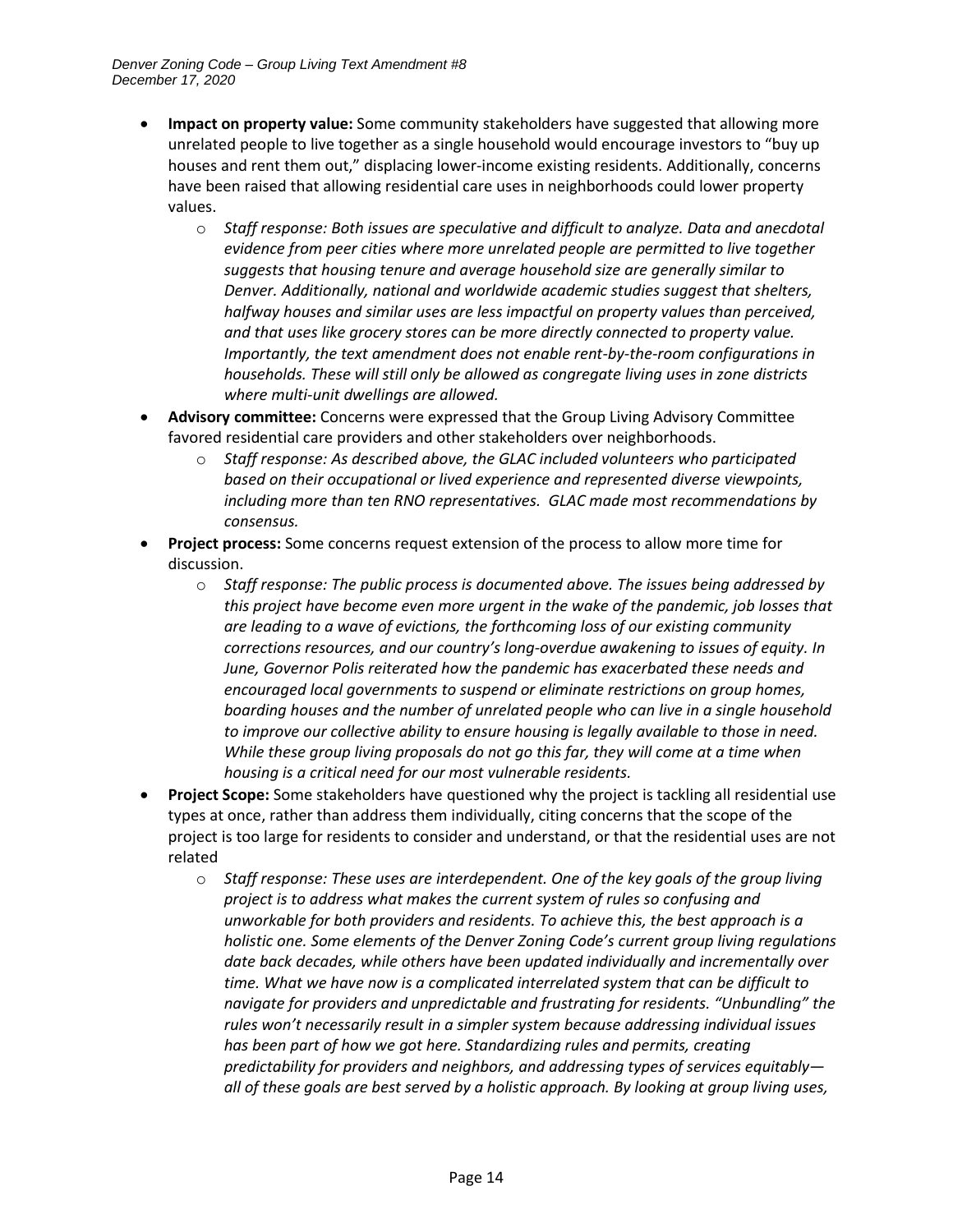*intent, and outcomes all at once, we can create better policy that's easier to understand and manage and works better for all stakeholders.*

**December 2020 Proposal Updates:** in response to some of the concerns raised by community members and requests from City Council members made during the LUTI process, several revisions were made to the amendments for the LUTI Draft (attached). The detailed descriptions of the amendments (Proposed Changes to Household Regulations, Proposed Changes to Residential Care Regulations, above) reflect the following revisions developed during the LUTI process:

- **Household Regulations:** Omit proposed provisions that would have allowed more people in larger dwelling units; establish a maximum number of adults who can live in a home where all adults are not related. Households (in all dwelling units) would be allowed to have any number of adults if all residents are related (as is allowed now), or up to a maximum of 5 adults in households that consist of unrelated people or a mixture of related and unrelated adults. There would not be an allowance for more people in larger homes with more square footage except where an adjustment must be granted under the Federal Fair Housing Act.
	- o *Staff Notes: this would expand flexibility for larger households of unrelated people – enforcement data suggests that the majority of households where cases are opened have 4 or 5 adult residents. This means that households where a group of unrelated adults, or two families, or some other combination, to a maximum of 5 adults could choose to live together and share housing costs and household activities – common living arrangements in cities around the U.S. and world. It would bring Denver's regulations in line with most Front Range cities and many peer cities, such as Phoenix, Oklahoma City and Albuquerque. It would not allow for more unrelated adults in larger dwelling units. Some stakeholders have advocated for allowing larger cooperative homes, as would have been permitted by the amendments as recommended by the Planning Board, which had a provision for more adults (1 per 200 square feet of floor area) in houses larger than Denver's median house structure size of 1,600 square feet. There was not support for this approach at LUTI. Staff will explore ways to allow for the ongoing operation of existing cooperatives and other large households that have more than 5 unrelated adults, consistent with a key goal of ensuring people can keep existing, stable housing. If adopted, staff will monitor the outcomes of these amendments and may revisit allowing larger households in some way in the future.*
- **Community Corrections in Residential Care uses:** Prohibit Community Corrections in Single Unit (SU), Two-Unit (TU) and Row House 2.5 (RH-2.5) zone districts.
	- o *Staff notes: this revision is an update on the approach originally proposed by CPD and recommended by Planning Board, which would have allowed community corrections uses in any zone district, consistent with a project goal of treating all residential care uses equitably. It would still reflect an expansion from approximately 3,200 acres (or about 1,200 parcels) to 19,000 acres (or about 15,000 parcels) around the city, including those located along corridors where guests would have access to daily needs, transit, etc.*
- **Type 1 Residential Care Regulations:** For "Type 1" facilities (10 or fewer guests), add a requirement to limit the density of facilities allowed in an area
	- o *Staff notes: this provision (similar to what was already proposed for larger residential care uses) will allow the smallest facilities to exist in residential areas (as is currently the*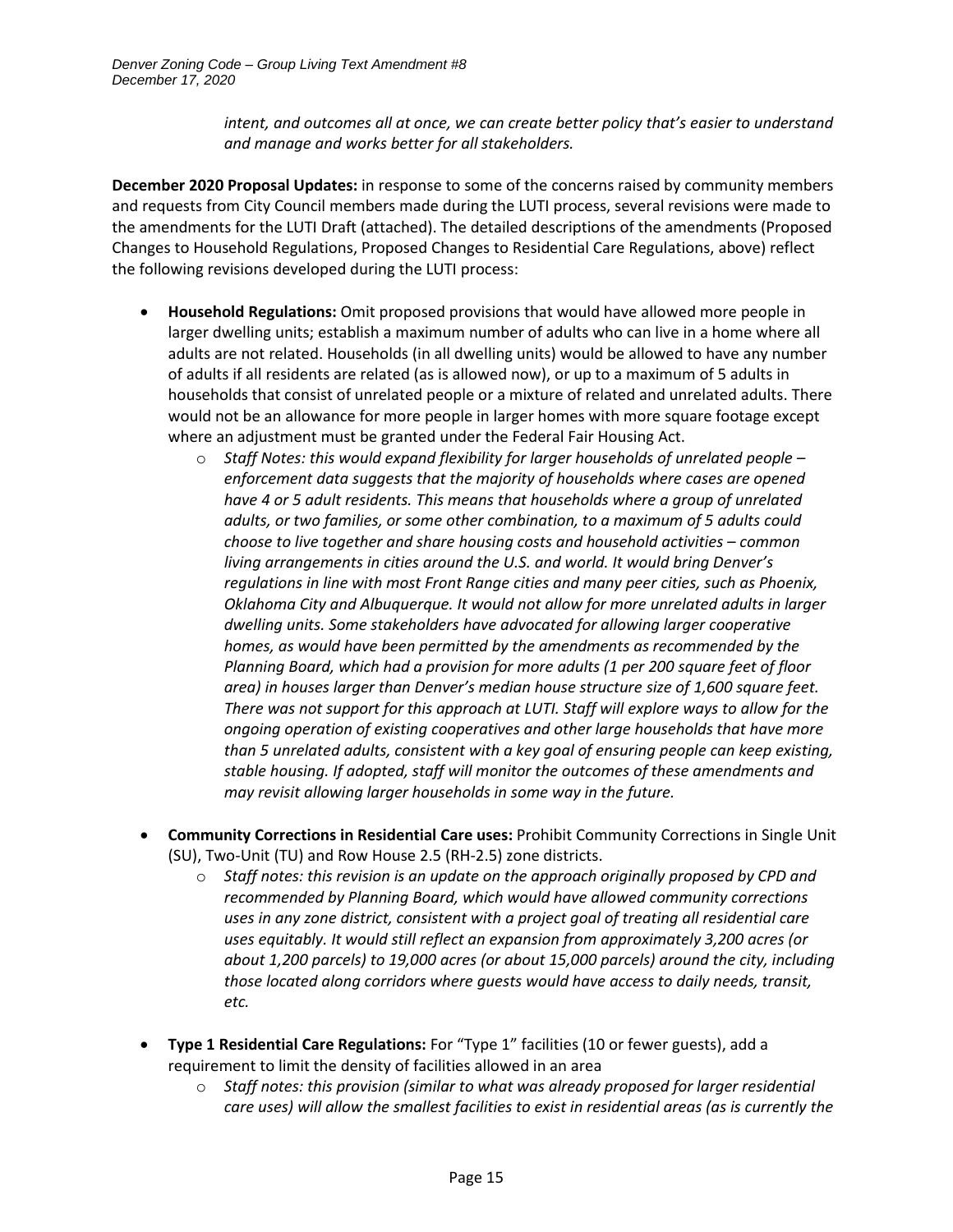*case) but would, over time, prevent the overconcentration of these facilities in any one neighborhood.*

- **Type 2 Residential Care Regulations:** For "Type 2" facilities (11-40 guests on lots larger than 12,000 sq. ft.)
	- **•** Permit these uses only on parcels previously in use for a residential care use, or a civic, public or institutional use, such as unused churches, schools, and government buildings (i.e., not in a house)
	- Limit maximum size to 20 guests in Single-unit, Two-unit and Row House zone districts
	- o *Staff notes: This change would re-establish an existing cap on the number of people permitted to be served in residential care uses in the city's lowest-intensity residential zone districts. However, it would replace a current outdated provision that such facilities be in a structure built before May 1993 with more flexible provisions allowing reuse of properties in these zone districts that have previously served non-residential uses.*

## Review Criteria and CPD Staff Evaluation

The criteria for review of a proposed text amendment are found in Section 12.4.11.4 of the DZC. CPD analyzed the proposed text amendment for compliance with the review criteria stated below and finds that the proposed text amendment satisfies each of the review criteria:

## **1. Consistency With Adopted Plans**

The proposed Group Living Text Amendment is consistent with the following adopted plans, strategies and policies:

- *Comprehensive Plan 2040* (2019)
- *Blueprint Denver* (2019)
- *Housing an Inclusive Denver* (2018)

#### **Denver Comprehensive Plan 2040**

The proposed text amendment is consistent with many of the adopted *Denver Comprehensive Plan 2040* strategies, which are organized by vision element.

The proposed text amendment would increase flexibility for all types of housing, including conventional dwelling units, shelters, halfway houses and assisted living facilities. It will allow more people to choose how they want to live together in households – enabling multi-generational housing, cooperative housing, living with roommates and sharing housing with other families. The amendment will remove zoning obstacles to the establishment or expansion of much-needed residential care and congregate living uses, and move the city away from exclusionary zoning practices of the past. It would also make new land available for the establishment of facilities that are currently highly restricted, such as shelters and community corrections facilities. Additionally, it will improve opportunities for public engagement and understanding by requiring a community information meeting prior to a zoning application submittal that will ensure RNOs, council members, unregistered organizations, property owners, tenants and residents are informed about many proposed Residential Care uses. The proposed amendment is therefore consistent with the following strategies in the **Equitable, Affordable and Inclusive** vision element: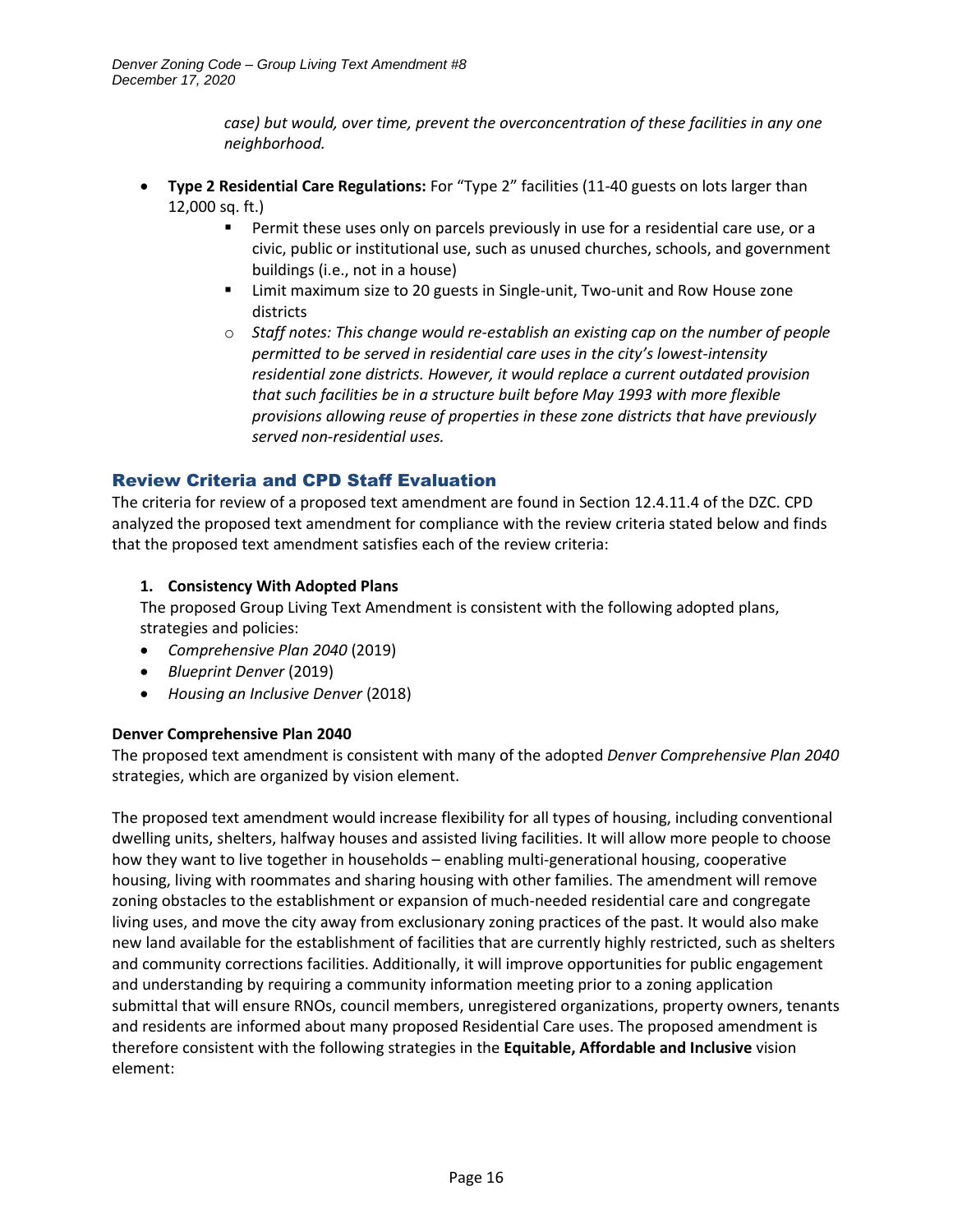- Equitable, Affordable and Inclusive Goal 2, Strategy B to "Ensure city policies and regulations encourage every neighborhood to provide a complete range of housing options" (p. 28).
- Equitable, Affordable and Inclusive Goal 8, Strategy C to "Ensure that city regulations enable a range of flexible housing options to meet the needs of those experiencing or transitioning out of homelessness" (p. 30).
- Equitable, Affordable and Inclusive Goal 8, Strategy D to "Expand the supply of housing accessible to seniors and people with disabilities, including more housing choices for seniors to age in place" (p. 30).

The proposed text amendment would replace the current zoning permit with informational notice requirement for larger Residential Care uses with the new zoning permit with community information meeting requirement. This means that instead of the current practice of Community Planning and Development notifying only Registered Neighborhood Organizations and City Council members of a proposed use, this process requires the applicant to set up a public meeting and provide notification not just to those recipients, but to immediate neighbors, including renters and businesses, by mail. Therefore, this amendment is consistent with the following strategies in the **Strong and Authentic Neighborhoods** vision element:

- Strong and Authentic Neighborhoods Goal 6, Strategy A to "Continue to strengthen trust and communication between the city and all neighborhoods." (p.14)
- Strong and Authentic Neighborhoods Goal 6, Strategy B to "Provide proactive communication and transparency about city policies, public safety, processes and plans." (p. 14)
- Strong and Authentic Neighborhoods Goal 6, Strategy C to "Improve the engagement and representation of all Denverites, including communities of color, in neighborhood groups and city processes" (p. 14)

## **Blueprint Denver (2019)**

The proposed text amendment is consistent with numerous policies in *Blueprint Denver* (2019) in three overarching categories.

## **Process**

The following *Blueprint Denver* policy provides guidance for the text amendment process:

- Land Use and Built Form: General, Policy 11: Implement plan recommendations through city-led legislative rezonings and text amendments. (p. 79)
	- $\circ$  Strategy C. Use a robust and inclusive community input process to inform city-led rezonings and zoning code text amendments.

Guided by the equity concepts set forth in Chapter 2 of Blueprint Denver, a robust and inclusive community input process informed this city-led package of text amendments, as detailed in "Public Process," above. The largest advisory committee ever convened for a Denver Zoning Code text amendment represented a wide cross-section of providers, residents, and guests. They considered a wide variety of perspectives and spent more than two years considering the problems and solutions while consulting with the constituencies they represent. Numerous other participation methods from in-person meetings to online consultations and appointments provided opportunities for community input. The text amendment process is consistent with this plan guidance.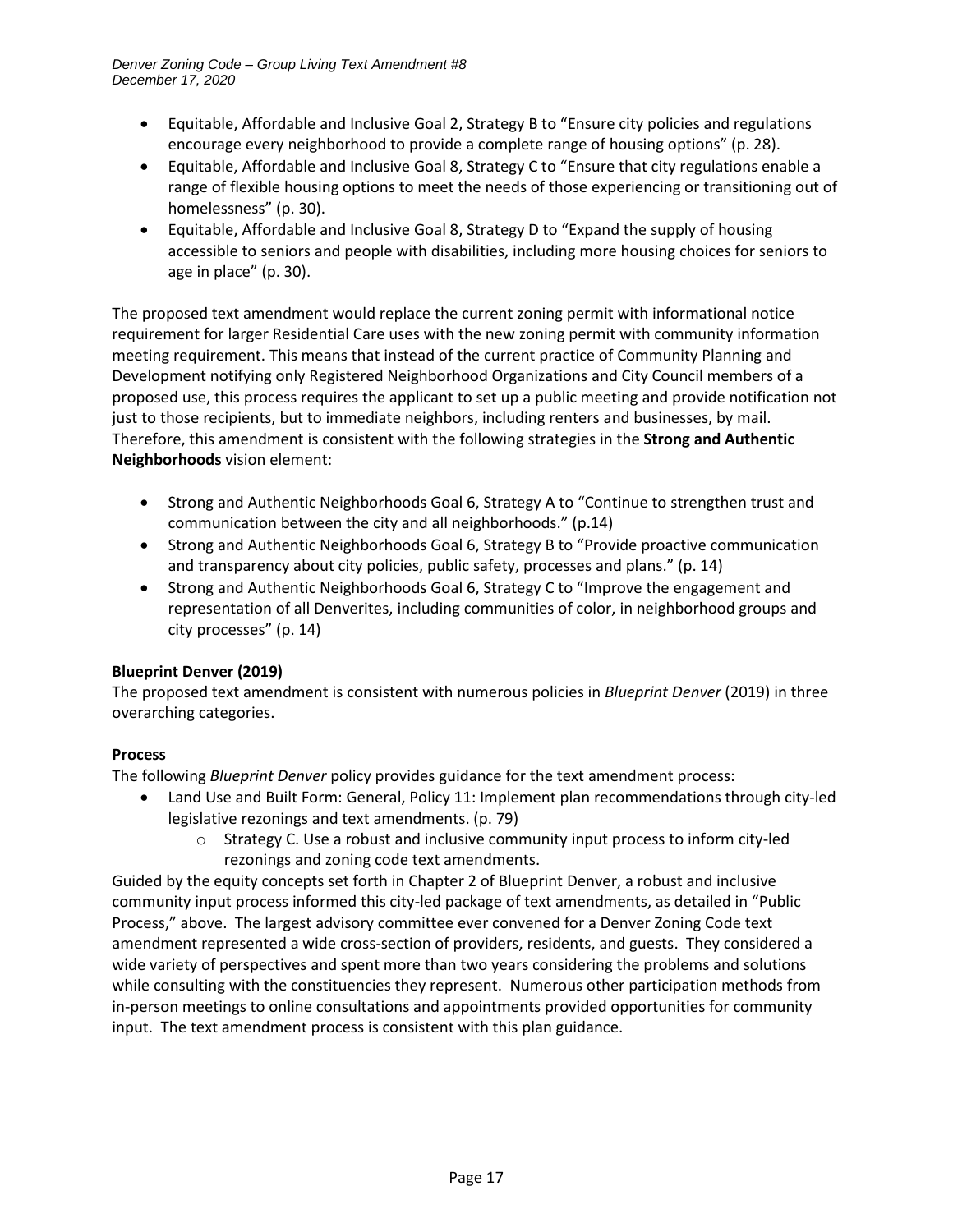#### **Content**

The following *Blueprint Denver* policy provides guidance specific to the group living text amendment content:

- Land Use and Built Form: Housing, Policy 1: Revise city regulations to respond to the demands of Denver's unique and modern housing needs. (p. 82)
	- $\circ$  Strategy A. Update the zoning code to modernize permitted use categories related to group living and expand the allowance of flexible and affordable housing types.
	- $\circ$  Strategy B. Update the zoning code to provide a more inclusive definition of households. This should reflect the diverse needs of different types of household living arrangements, which may include increasing the number of unrelated people living together (such as co-housing living arrangements, which can provide an option to age in place) or other non-traditional families.
	- $\circ$  Strategy C. Ensure city codes and land use regulations support modern and equitable approaches to housing options for people experiencing homelessness and people in need of supportive housing.

The proposed text amendment is consistent with *Blueprint Denver* because it provides clear, flexible regulations that will enable new flexibility in housing and residential care of all types. It will permit the equitable distribution of housing for Denver's most vulnerable residents, including those experiencing or at-risk of homelessness, in nearly all zone districts. By updating process requirements and consolidating multi-layered DZC use limitations and other regulations, the text amendment will result in a more predictable process for the city, applicants, and community members. In some cases it will require a community information meeting process prior to site development to inform the community about the proposed use. The text amendment implements all of the guidance of the cited *Blueprint Denver* strategies.

## **Blueprint Equity Concepts**

Blueprint Denver recommends that text amendments to the zoning code should be guided by the three equity concepts and maps in Chapter 2. The following analysis considers these proposed text amendments in light of those equity concepts:

• Improving Access to Opportunity: This text amendment is consistent with Blueprint Denver's vision for more equitable access to amenities and quality-of-life infrastructure throughout the city. By expanding the availability of sites for residential care and congregate living throughout the city, and allowing people more choice and flexibility in conventional housing, these amendments would enable a range of affordable housing options and enable providers to increase the range of affordable housing options so that people of all incomes can live where they have access to health care, food and other daily needs. In addition, this text amendment improves access to opportunity for the city's most vulnerable residents by reducing barriers to development of residential care uses and enabling providers to determine the optimal configuration of space for guests and offer a continuum of housing types in one location. Finally, by allowing people more choices in how they live together in conventional housing, residents will be able to live their lives without fear that their household is in violation of zoning regulations.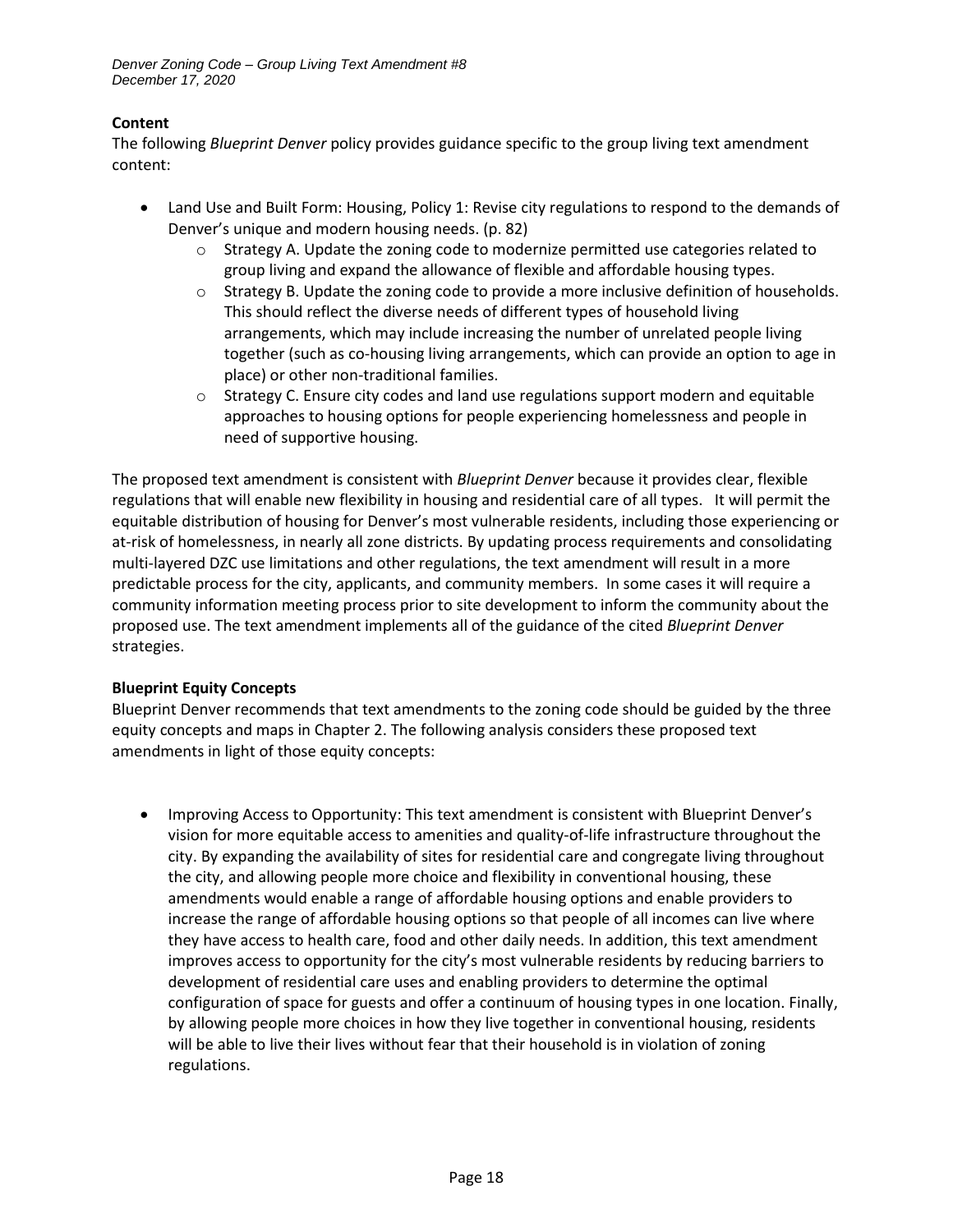- Reducing Vulnerability to Displacement: This amendment would permit residential care and congregate living uses in more places, and provide additional flexibility for people to choose how they live together in households. This will reduce vulnerability to displacement by confirming that living with roommates, families sharing homes and cooperative houses are not in violation of the zoning code. Being able to double-up with another family to afford the cost of housing will help keep current residents in place. New definition language will specify that households are groups who have chosen to jointly occupy housing, and that "rent-by-the-room" uses are not permitted in single unit, two unit, and row house zone districts, thereby reducing the likelihood that families would be displaced to convert housing to rental sub-units. Finally, congregate living uses will allow for creative new and re-emerging housing types like singleroom occupancy, tiny home villages, co-living and other unconventional approaches, subject to existing building and safety regulations.
- Expanding Housing and Jobs Diversity: By allowing new flexibility in all types of housing, this amendment creates housing choices that accommodate households of different ages, sizes, and incomes. By expanding the areas allowed for housing for various populations – including families, the elderly, and people with disabilities, more Denverites will be able to live in neighborhoods of their choice. This also advances Denver's goal to maintain and increase racial, ethnic, and socioeconomic diversity in Denver's neighborhoods. Increasing the ability to attain homeownership by sharing costs can help build wealth and improve economic mobility. Therefore this text amendment is highly consistent with Blueprint's recommendations for expanding housing diversity.

In sum, the text amendment is consistent with all applicable guidance in *Blueprint Denver*.

#### **Housing an Inclusive Denver (2018)**

*Housing and Inclusive Denver* was not adopted as a supplement to the Denver Comprehensive Plan, but it was adopted by City Council and can be considered as relevant guidance for reviewing the group living project. The proposed text amendment is consistent with the following *Housing an Inclusive Denver* (2018) policies:

- Legislative and Regulatory Strategies: Recommendation 2: Expand and strengthen land use regulations for affordable and mixed-income housing. (p. 47)
- Housing for Residents Experiencing Homelessness: Recommendation 1: Expand investments in housing options for residents experiencing homelessness and integrate providers across the housing continuum. (p. 70)
- Affordable and Workforce Rental Housing: Recommendation 5: Promote development of new affordable, mixed-income and mixed-use rental housing. (p. 83)

The proposed text amendment is consistent with *Housing an Inclusive Denver* (2018) because it expands and strengthens land use regulations for affording housing by increasing the flexibility of regulations on housing of all types, and by expanding the areas of the city where new types of housing, residential care and congregate living can be established.

## **2. Public Health, Safety and Welfare**

The text amendment furthers the public health, safety, and welfare of Denver residents, land owners, businesses, and community members by implementing the city's adopted plans through regulations that address homelessness and affordable, flexible housing. The text amendment will result in a more